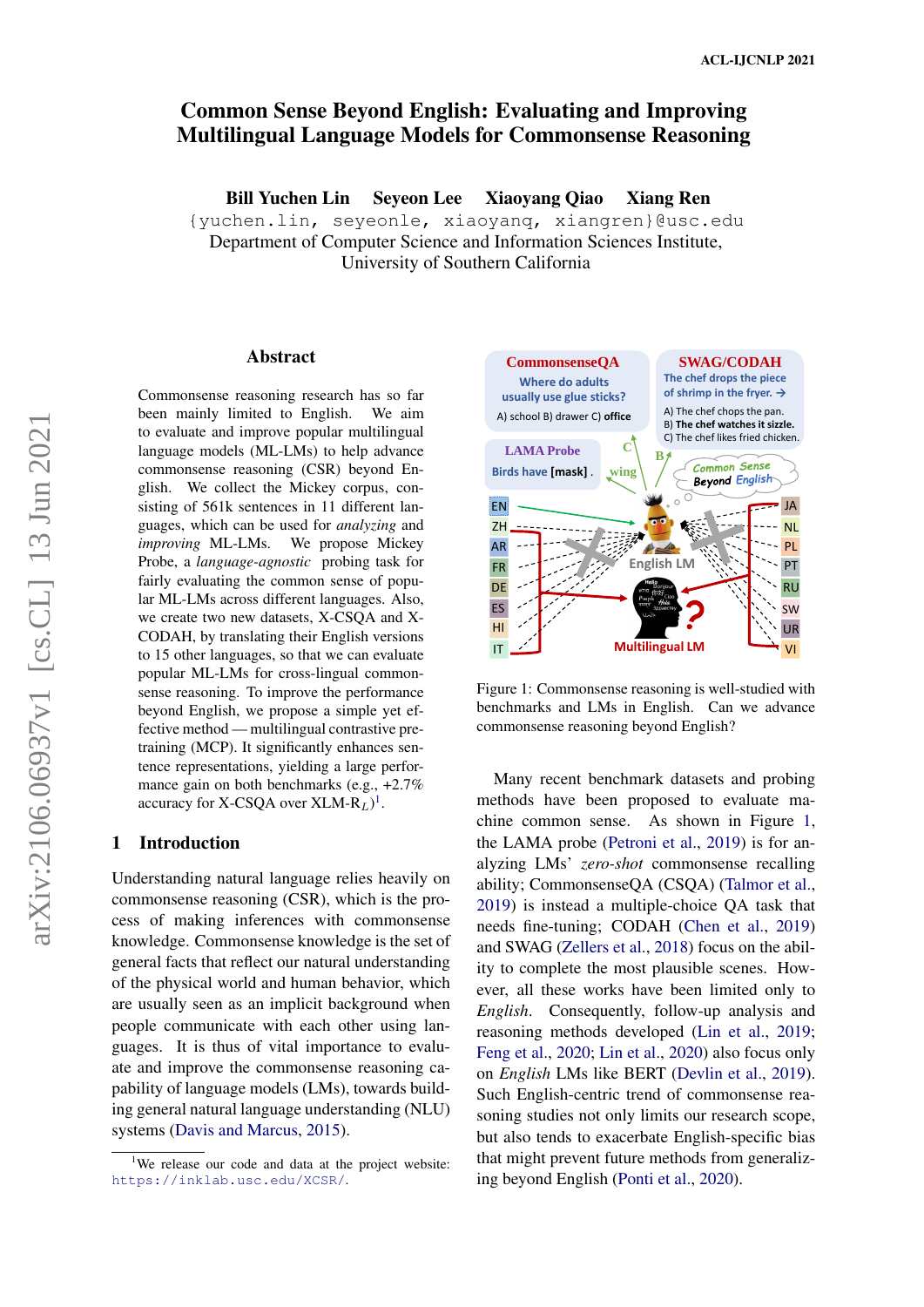It is of pressing urgency for the community to develop NLU systems that can serve *all* languages in the world to bridge the gap between different cultures and eliminate language barriers [\(Hu et al.,](#page-10-6) [2020\)](#page-10-6), and *multilingual language models* (ML-LMs), such as XLM-R [\(Conneau et al.,](#page-9-1) [2020\)](#page-9-1), are among the most promising tools to achieve this ambitious goal. Although ML-LMs have been evaluated in a few NLU tasks, e.g., XNLI [\(Con](#page-9-2)[neau et al.,](#page-9-2) [2018\)](#page-9-2) and XTEMRE [\(Hu et al.,](#page-10-6) [2020\)](#page-10-6), it is still relatively unclear how ML-LMs perform in commonsense reasoning tasks, due to the lack of 1) dedicated methods for probing common sense in ML-LMs and 2) multilingual benchmark datasets for commonsense reasoning.

To analyze how much common sense ML-LMs already have *without any tuning*, we propose MICKEYPROBE, a zero-shot probing task. It tasks a ML-LM to rank a set of *contrastive* assertions (i.e., declarative sentences) in the same language by their *commonsense plausibility*, for which we use *pseudo-likelihood* (PLL) [\(Salazar](#page-11-3) [et al.,](#page-11-3) [2020\)](#page-11-3) as a proxy. Unlike the LAMA probe, it can study *multi-token concepts* which are ubiquitous in some non-English languages. In addition, it fairly compares performance across different languages via a *language-invariant* evaluation protocol. Alongside the probing task, we also create MickeyCorpus, a large-scale multilingual dataset, consisting of 561k sentences in 11 different languages. Our experiments reveal that there are always large discrepancies across different languages in the tested ML-LMs, and different ML-LMs show very different language preferences.

Beyond supervision-free analysis of ML-LMs, we also study their performance in commonsense reasoning tasks, such as CSQA and CODAH, within a *cross-lingual transfer* setting (i.e., trained on English data and tested on other languages). We find that existing ML-LMs tend to have much lower accuracy in commonsense reasoning beyond English. We conjecture a major common weakness of existing ML-LMs is that their pretraining stages do not have a proper *sentence-level* objective. Therefore, we propose *multilingual contrastive pre-training* (MCP), which tasks a ML-LM to select the correct assertion out of a set of N contrastive assertions in N *different* languages. We re-format MickeyCorpus by sampling across languages and thus form a dedicated pre-training corpus for the MCP task. To fairly evaluate different ML-LMs and validate the effectiveness of MCP, we create X-CSQA and X-CODAH, two cross-lingual commonsense reasoning datasets by translating their English versions to 15 other languages<sup>[2](#page-1-0)</sup>, including low-resource ones such as Swahili (*sw*) and Urdu (*ur*). Experiments show that the proposed MCP objective indeed significantly improves the performance of state-ofthe-art ML-LMs in cross-lingual commonsense reasoning. Our contributions are as follows:

- Resources. We collect a large multilingual parallel corpus, MickeyCorpus, consisting of 561k sentences in 11 languages, which can be used for *analyzing* and *improving* ML-LMs. We also create X-CSQA and X-CODAH, two cross-lingual CSR benchmarks in 16 languages, for question answering and scene completion, respectively.
- Evaluation and analysis. We analyze multiple popular ML-LMs with MICKEYPROBE, a *language-invariant*, zero-shot task for probing common sense in ML-LMs; We also evaluate them on X-CSQA and X-CODAH in a cross-lingual transfer setting.
- Method to improve ML-LMs. We propose *multilingual contrastive pretraining*, a simple and effective sentence-level pretext task for enhancing ML-LMs in cross-lingual commonsense reasoning, which significantly improves the state-of-the-art ML-LMs in crosslingual commonsense reasoning.

# 2 Background and Related Work

In this section, we introduce important concepts, background knowledge, and related work before we present our work in following sections.

# <span id="page-1-1"></span>2.1 Multilingual Language Models

A multilingual language model (ML-LM) aims to produce text representations for multiple languages in a unified embedding space. One of the unique advantages of ML-LMs is their potential ability to perform zero-shot cross-lingual transfer — a model trained (or fine-tuned) on data in one language (usually English) can be directly used in other languages as well without further fine-tuning. Improving ML-LMs is thus believed as one of the most promising approach towards multilingual NLU at scale. mBERT [\(Devlin](#page-10-5)

<span id="page-1-0"></span><sup>&</sup>lt;sup>2</sup>The **16 languages** [for X-CSQA and X-CODAH: {en, zh,](#page-10-5) [de, es, fr, it, jap, nl, pl, pt, ru, ar, vi, hi,](#page-10-5) *sw*, *ur*}.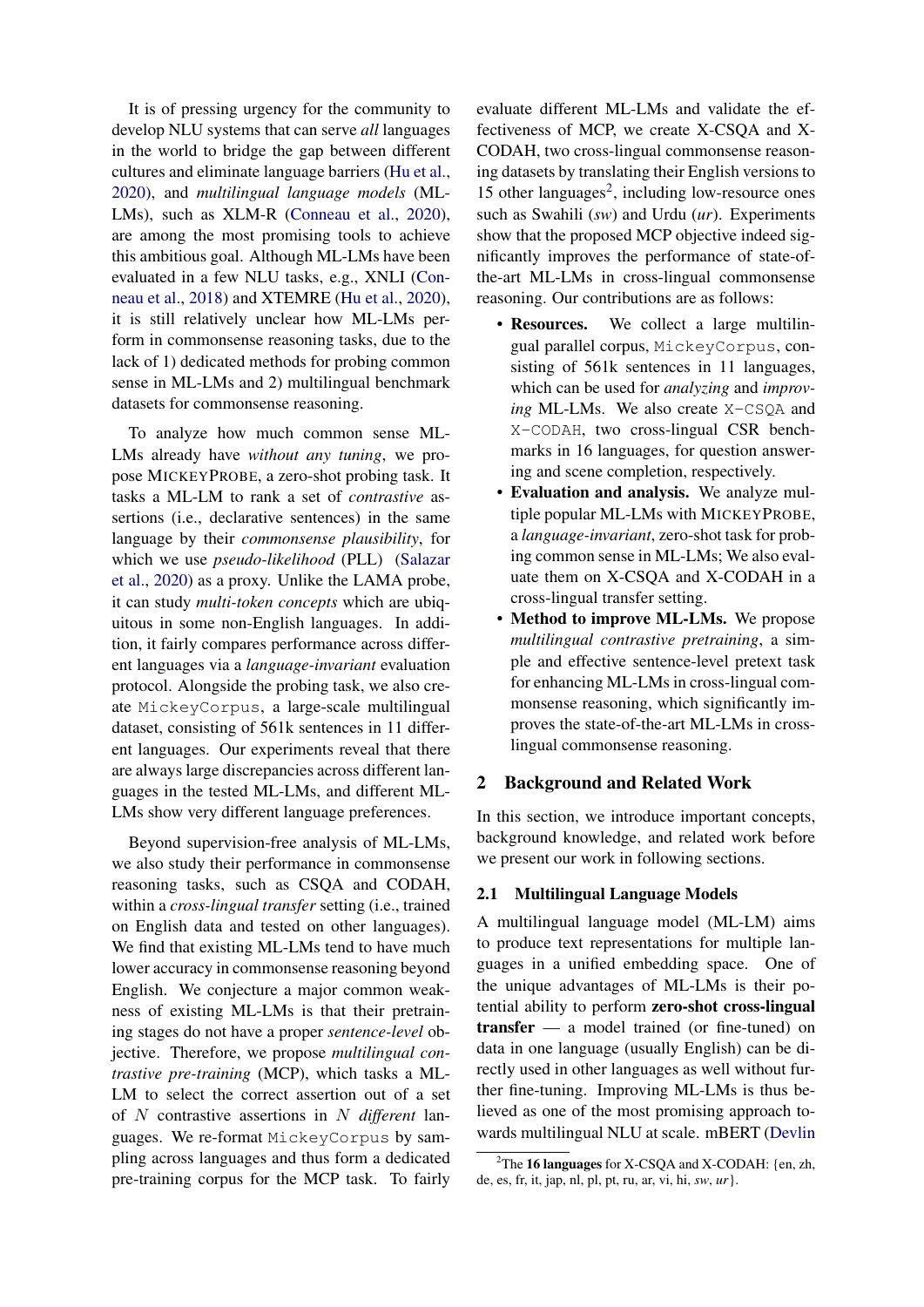[et al.,](#page-10-5) [2019\)](#page-10-5) is simply the BERT model [\(Devlin](#page-10-5) [et al.,](#page-10-5) [2019\)](#page-10-5) trained on multilingual corpora without specific designs about multilinguality. The distil-mBERT (d-mBERT) [\(Sanh et al.,](#page-11-4) [2019\)](#page-11-4) is a smaller mBERT trained by knowledge distillation. [Conneau and Lample](#page-9-3) [\(2019\)](#page-9-3) proposed XLM(- 100), which is pretrained with both masked language modeling (MLM) and translation language modeling (TLM). [Conneau et al.](#page-9-1) [\(2020\)](#page-9-1) further proposed XLM-R, which improves the XLM with a better sub-token vocabulary and high-quality multilingual corpora (CC100). We leave the analysis of recent ML-LMs, such as mBART [\(Liu](#page-10-7) [et al.,](#page-10-7) [2020\)](#page-10-7), mT5 [\(Xue et al.,](#page-11-5) [2021\)](#page-11-5), and InfoXLM [\(Chi et al.,](#page-9-4) [2021\)](#page-9-4) as future work.

Note that the above ML-LMs are pretrained only with token-level training objectives such as MLM (i.e., recovering masked tokens in monolingual text) and TLM (i.e., recovering masked tokens in a pair of parallel sentences in two different languages). However, most NLU tasks, including commonsense reasoning, highly rely on sentence-level representations. We argue that a well-designed sentence-level pre-training objective should improve ML-LMs for NLU tasks. This intuition motivates us to propose a sentence-level pre-training objective — MCP (Section [5\)](#page-6-0).

## 2.2 Cross-lingual Language Understanding

There are a few recent multilingual benchmarks for NLU tasks, e.g., XTREME[\(Hu et al.,](#page-10-6) [2020\)](#page-10-6), TyDi QA[\(Clark et al.,](#page-9-5) [2020\)](#page-9-5), and XGLUE[\(Liang](#page-10-8) [et al.,](#page-10-8) [2020\)](#page-10-8). XTREME and XGLUE are unified large-scale multilingual multitask benchmarks, while Ty-Di QA focuses on the QA. These existing cross-lingual benchmarks have not covered *commonsense reasoning tasks*, such as CSQA [\(Talmor](#page-11-0) [et al.,](#page-11-0) [2019\)](#page-11-0), SWAG [\(Zellers et al.,](#page-11-1) [2018\)](#page-11-1), and CO-DAH [\(Chen et al.,](#page-9-0) [2019\)](#page-9-0).

CSQA is a question answering task and the other two are scene completion tasks, while all have a multiple-choice selection objective, as shown in Figure [1.](#page-0-1) These benchmarks are widely used to evaluate LMs for commonsense reasoning. Unfortunately, they are limited to English, not applicable to evaluate models of multilingual commonsense knowledge, which motivates us to create X-CSQA and X-CODAH. The goal of the recent XCOPA [\(Ponti et al.,](#page-11-2) [2020\)](#page-11-2) dataset shares a similar goal, but it only focused on event-based causal reasoning in the scope of humans' social behavior, which is thus arguably more culturally biased. In contrast, the X-CSQA and X-CODAH are mainly for evaluating general world knowledge and cover more fine-grained types of reasoning (e.g., quantitative, negation), and thus engage a more language-agnostic, comprehensive understanding of ML-LMs about common sense.

#### 2.3 The LAMA Probe and Its Limitations

The LAMA Probe [\(Petroni et al.,](#page-10-1) [2019\)](#page-10-1) is the seminal work on probing for common sense in (English) language models. It has a straightforward intuition: if a pretrained language model contains more commonsense knowledge, then it should be better at recalling a masked token in a commonsense assertion (e.g.,"*birds have [mask]*"). Specifically, given a LAMA-probe sentence  $s$  and its masked token  $w_t$ , a LM under testing uses all past and future tokens —  $s_{\setminus t}$  :=  $(w_1, \ldots, w_{t-1}, w_{t+1}, \ldots, w_{|s|})$  as the input to rank all tokens in the vocabulary with the probability  $P(w_t | s_{\setminus t})$  via *zero-shot* inference. One can evaluate the performance of recalling common sense by measuring the position of a correct token "wing" in the ranked list. That is, the LAMA probe method uses token-level probability as a proxy to probe for common sense in LMs via ranking all tokens in their vocabularies.

This intuitive method, however, has several inherent limitations. First, in many other languages, *multi-token concepts* are ubiquitous, for example, "图书馆" ("library" in Simplified Chinese). [Jiang et al.](#page-10-9) [\(2020\)](#page-10-9) present several methods to decode multi-token entities so that they can adapt the LAMA probe to probe a LM for *language-specific* analysis. It is however infeasible to use tokenlevel probing tasks if we want to analyze ML-LMs *across languages*. In addition, the evaluation metric of the LAMA probe could be unfair, because there can be many correct words for a masked position (e.g., "*birds have legs/eyes*"). The ranking metrics of the LAMA probe, however, tend to ignore these facts, resulting in a less trustworthy analysis. The vocabulary-specific ranking is unfair when comparing across different languages, as they can have very different label space. These limitations of the LAMA Probe prevent us from analyzing common sense in ML-LM across topologically diverse languages.

We later found [Kassner et al.](#page-10-10) [\(2021\)](#page-10-10) proposed mLAMA, a contemporaneous work extending the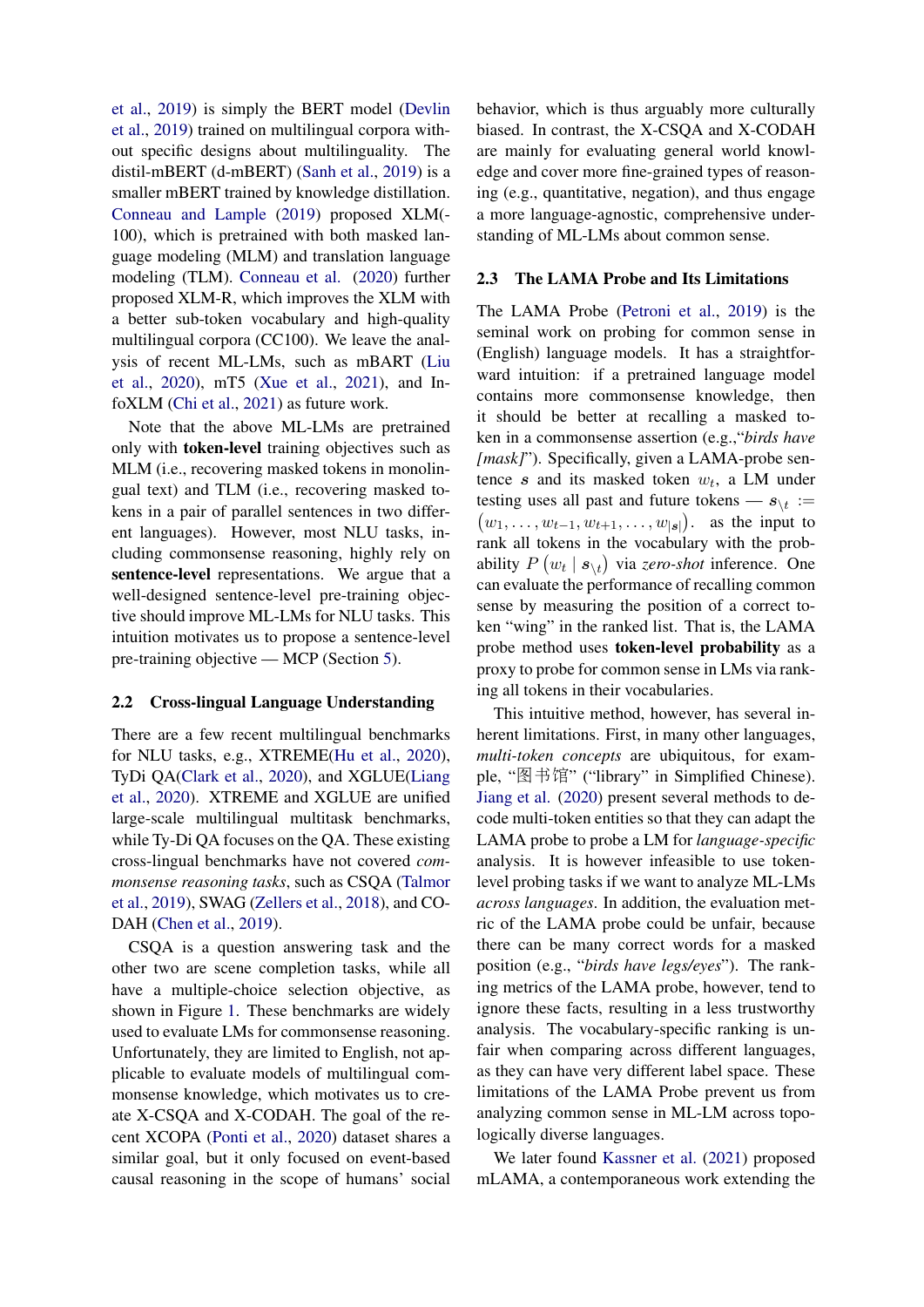LAMA probes from English to other languages, via machine translation, sharing a similar goal to ours. The mLAMA focuses on factual knowledge about named entities via an entity-retrieval objective for mBERT only, while our MICKEYPROBE aims to address commonsense knowledge via a sentence-ranking objective for more ML-LMs.

#### 3 The Mickey Probe

The challenges of using the LAMA Probe for probing common sense in ML-LMs motivate us to propose a more suitable method for analyzing ML-LMs, one that can fairly compare across a diverse set of languages. We present MICKEYPROBE, a *M*ult*i*lingual task for probing *c*ommonsense *k*nowledg*e* and anal*y*sis. We design a languageagnostic probing task with a sentence-selection objective for analyzing common sense of a ML-LM: given a set of assertions (i.e., declarative sentences) that have similar words and syntactic features, select the one with highest commonsense plausibility. We present the task formulation in this section and then introduce how we collect the dedicated dataset in Section [4.](#page-4-0)

**Notations.** We define a Mickey probe  $M$  as a set of  $K$  assertions in the same language, where one and only one of them (say,  $M_i$ ) is the truth assertion with better commonsense plausibility than the other  $K-1$  ones. Each Mickey probe M has multiple semantically equivalent versions in different languages. Let us denote a *language* by  $l \in \mathcal{L}$ where  $\mathcal{L} = \{en, fr, ru, zh, ...\}$  and  $|\mathcal{L}|$  is the number of languages of interest. Then,  $M<sup>l</sup>$  is the probe  $M$  in the language l. For example,  $M<sup>en</sup>$  and  $M<sup>fr</sup>$  denote the probes with the same meaning but in English (en) and French (fr) respectively. We use M to denote a multilingual parallel dataset for MICKEYPROBE, which consists of  $T \times |\mathcal{L}| \times K$  assertions.  $T$  is the number of MICKEYPROBE items and each item has K assertions and  $|\mathcal{L}|$  language. Finally, we can formally describe a multilingual parallel dataset M for MICKEYPROBE:

$$
\forall M \in \mathcal{M}, \ \forall (l_x, l_y) \in \mathcal{L}^2, \ \forall i \in \mathbb{N}_{\leq K},
$$

$$
M_i^{l_x} \bowtie M_i^{l_y}.
$$
 (1)

We use the notation  $\bowtie$  to indicate two assertions in different languages (e.g.,  $l_x$  and  $l_y$ ) are semantically equivalent to each other. We leave the details of creating such an  $M$  in Section [4.](#page-4-0)



Figure 2: A Mickey Probe example M has a set of probes in different languages (e.g.,  $M^{\text{en/zh}}$ ), and each of them is a set of 5 assertions. We rank assertions in the same language by their PLLs to probe common sense in ML-LMs across different languages.

Commonsense Probing Task. Given an instance  $M$  for MICKEYPROBE in the dataset  $M$ , and suppose the index of the truth assertion to be t, a perfect multilingual language model would produce sentence probabilities such that it always gives the truth assertion  $M_t^l$  the highest probability among other candidates for every language.

$$
\forall l \in \mathcal{L}, \forall i \in \mathbb{N}_{\leq K}, \ P(M_i^l) \leq P(M_t^l). \tag{2}
$$

It is still an open problem to properly compute sentence probabilities from masked language models, the recently proposed *pseudo-loglikelihood scoring* (PLLs) [\(Salazar et al.,](#page-11-3) [2020\)](#page-11-3) has shown promising results in many downstream NLP applications that need sentence re-ranking (e.g., speech recognition, and translation), suggesting it is a promising proxy of sentence probability. Given a sentence s, its PLL is defined as:

<span id="page-3-0"></span>
$$
\log P(\boldsymbol{s}) = \text{PLL}(\boldsymbol{s}) := \sum_{i=1}^{\vert \boldsymbol{s} \vert} \log P\left(w_i \mid \boldsymbol{s}_{\setminus i}\right) \tag{3}
$$

That is, we individually mask each token  $w_i$  at a time and use the remaining context  $s_{\backslash i}$  to get the probability of a word  $w_i$  in the sentence s. Finally, we aggregate them to approximate  $P(s)$ .

Evaluation Metric. The evaluation metric for MICKEYPROBE over a multilingual parallel dataset  $\mathcal M$  in a specific language l is defined as the overall hit $@k$  accuracy of the selection results  $\mathrm{hit} @ k(l) =$  $\sum_{M \in \mathcal{M}} 1$ {truth-rank $(M^l) \leq k$ } / |M| where truth-rank $(M<sup>l</sup>)$  means the the position of the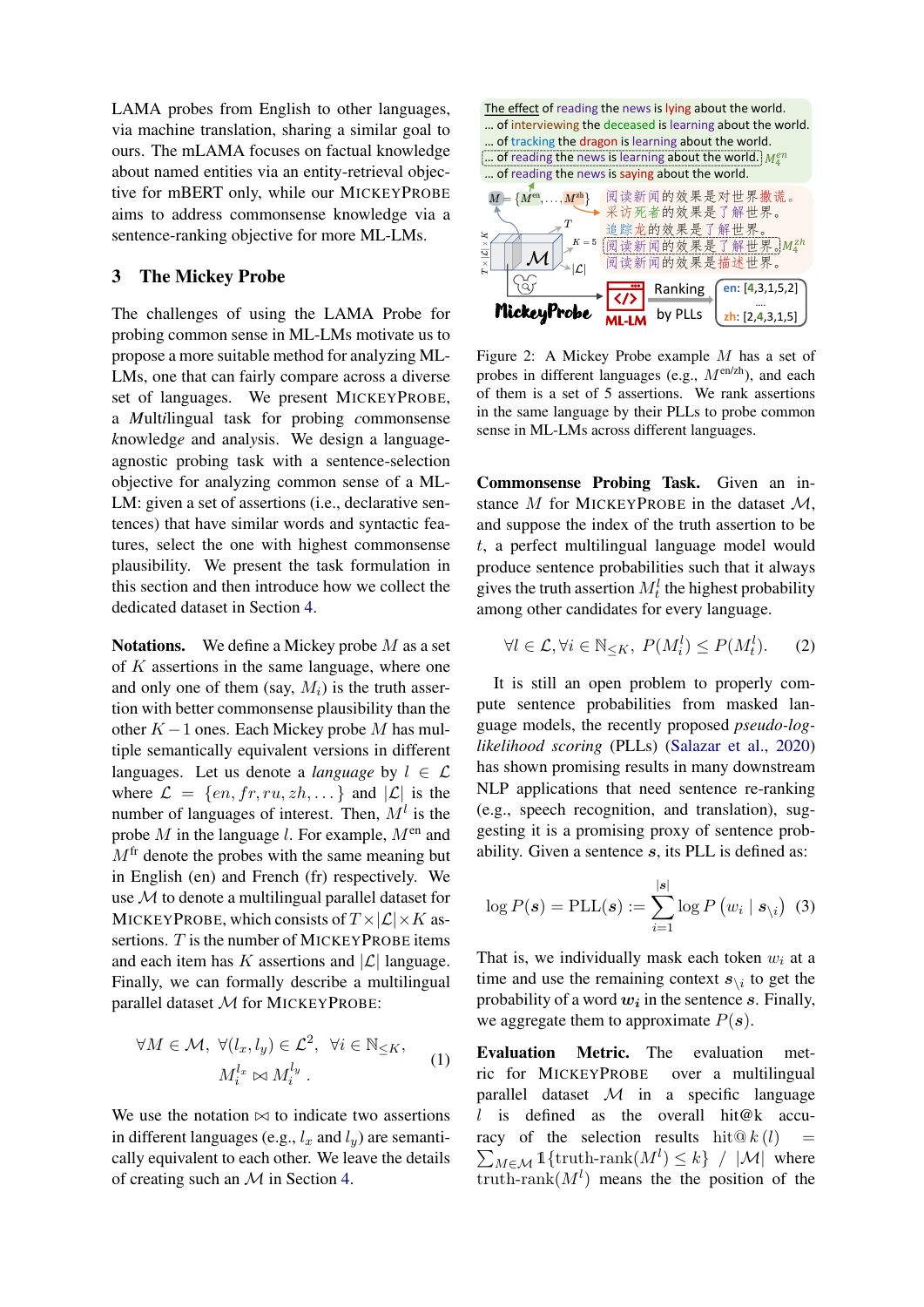<span id="page-4-2"></span>

| Models $\setminus \mathcal{L}$ | en    | de    | it    | <b>es</b> | fr    | n!    | ru    | bg    | VÌ    | zh    | hi              | avg   |
|--------------------------------|-------|-------|-------|-----------|-------|-------|-------|-------|-------|-------|-----------------|-------|
| <b>BT-Cosine</b>               | 1.0   | 0.937 | 0.936 | 0.935     | 0.934 | 0.933 | 0.901 | 0.901 | 0.882 | 0.879 | 0.869           | 0.919 |
| $CC$ -size $(GB)$              | 300.8 | 66.6  | 30.2  | 53.3      | 56.8  | 29.3  | 278.0 | 57.5  | 137.3 | 46.9  | 20.2            | 97.9  |
| <i>Shortest</i>                | 23.17 | 27.21 | 29.93 | 31.00     | 35.84 | 31.68 | 18.55 | 22.01 | 15.46 | 25.07 | $20.66$   25.51 |       |
| d-mBERT                        | 62.95 | 34.56 | 25.26 | 34.85     | 50.46 | 32.39 | 21.49 | 29.14 | 19.77 | 32.57 | 25.88           | 33.57 |
| mBERT                          | 63.56 | 35.58 | 29.13 | 44.70     | 42.58 | 35.15 | 28.30 | 36.03 | 24.04 | 28.15 | 27.85           | 35.92 |
| $XLM-100$                      | 60.57 | 36.33 | 26.49 | 43.39     | 32.53 | 36.24 | 32.90 | 39.71 | 25.79 | 33.01 | 31.49           | 36.22 |
| $XLM-R_B$                      | 89.69 | 58.94 | 53.45 | 60.88     | 49.12 | 59.99 | 45.74 | 45.26 | 41.65 | 51.02 | 40.73           | 54.22 |
| $XLM-RL$                       | 90.03 | 61.98 | 53.42 | 63.68     | 59.47 | 63.12 | 50.03 | 47.01 | 45.30 | 55.93 | 43.98           | 57.63 |

Table 1: The hit@1 accuracy (%) of the five ML-LMs for the MICKEYPROBE task.

truth assertion  $M_t^l$  in  $M_t^l$  sorted by their prob-abilities defined in Eq. [\(3\)](#page-3-0). The hit $@1$  is just equivalent to the conventional *accuracy*.

Advantages of MICKEYPROBE. There are two key advantages of the MICKEYPROBE for evaluating ML-LMs: (1) The *sentence-level probability* can be more generally applied in languages besides English, comparing with the LAMA probe which only studies single-token English words. (2) The task formulation creates a relatively closed-ended setting, such that we can use a *language-independent evaluation metric* to fairly compare across various languages within an ML-LM and compare across various ML-LMs for a particular language. In addition, we can see LAMA Probe as a *monolingual, word-level* version of the more general MICKEYPROBE: the LAMA Probe is when  $\mathcal{L} = \{en\}$ , and  $\{M^{en}\} =$  $M \in \mathcal{M}$  is a *huge* number of K assertions (i.e., the vocabulary size) — a *fixed* [mask] is replaced by all tokens in the vocabulary.

## <span id="page-4-0"></span>4 The Mickey Corpus and Evaluation

We present a procedure for automatically creating a multilingual parallel dataset  $M$  for the probing task MICKEYPROBE. Our collected corpus, named MickeyCorpus , has 561k sentences in 11 languages (T = 10.2k, K=5,  $|\mathcal{L}|$ =11).

## 4.1 Creating English Probes

For the correct commonsense assertions in English, we have an existing resource, the OMCS corpus [\(Singh et al.,](#page-11-6) [2002\)](#page-11-6) which contains humanwritten sentences in English that describe commonsense facts. Each assertion can be used as a  $M_t^{\text{en}}$  and we perform perturbations on it to create the other  $K - 1$  distractor assertions (i.e., false candidates), yielding an  $M<sup>en</sup>$  example.

<span id="page-4-1"></span>

Figure 3: The MICKEYPROBE results in hit@1-acc. A larger version of this figure is in Appendix (Fig. [6\)](#page-13-0).

Inspired by BERT-attack method [\(Li et al.,](#page-10-11) [2020\)](#page-10-11), we use a simple method to generate false assertions that are semantically related and syntactically similar to the truth assertions. Given a correct assertion, we first randomly sample a few  $(1 \sim 3)$  words with a part-of-speech tag as noun, verb, or adjective, and replace them with [mask]. Then, we use a beam-search style method to decode the [mask] tokens one by one from left to right. To ensure that the distractors are less plausible, we limit the decoding steps to only sample tokens that ranks between 200th∼300th. We repeat the above procedure multiple times with different sets of [mask] tokens. Then, we use Stanza [\(Qi et al.,](#page-11-7) [2020\)](#page-11-7) to remove distractors that have sequences of POS tags or morphological features different from the truth assertions. Finally, we sample  $K - 1$  of them as the distractors.

## 4.2 Scaling to Ten Other Languages.

We use *bidirectional translation* with the MarianMT models [\(Junczys-Dowmunt et al.,](#page-10-12) [2018\)](#page-10-12) pretrained on the OPUS corpora [\(Tiedemann,](#page-11-8) [2016\)](#page-11-8). We translate all English probes to the 25 languages that has models in both directions and then translate them back to English. As the outputs from these models might contain noise and errors, we compute the semantic similarities (i.e., cosine similarity) between the original  $M<sup>en</sup>$  and the backtranslated  $M^{x-en}$  via the SentenceBERT [\(Reimers](#page-11-9)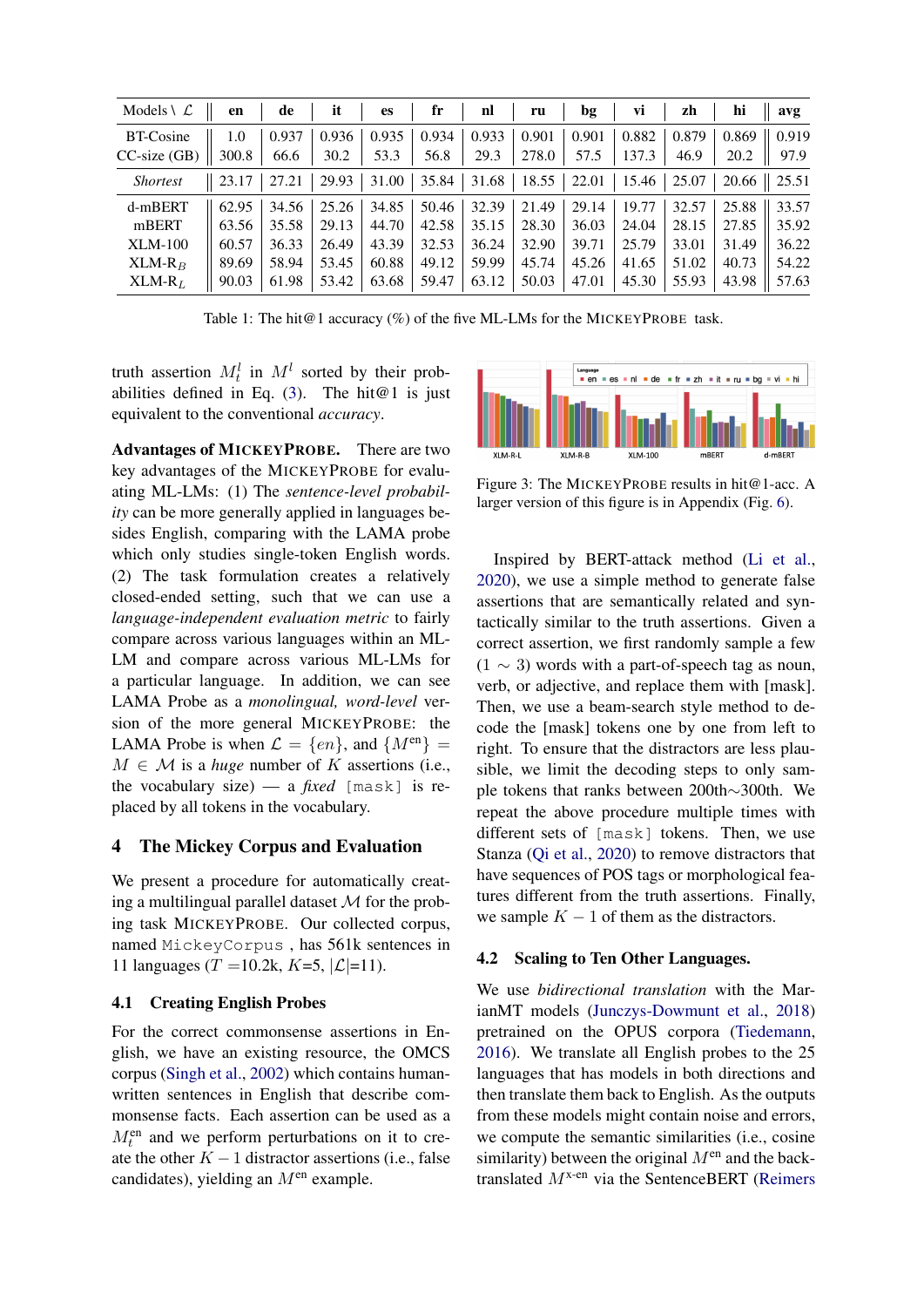[and Gurevych,](#page-11-9) [2019\)](#page-11-9) model.

To ensure the quality and fair comparisons, we set a similarity threshold as 0.75 and keep the intersections of probes in all languages. Considering some languages tend to have translations of lower quality, we finally choose the best 10 languages to build the Mickey Probe dataset for our analysis, yielding 10k examples in each language and  $10.2k*5*11 \approx 561k$ sentences in total. The language set  $\mathcal{L}$  =  $\{en, de, fr, ru, es, hi, vi, bg, zh, nl, it\}.$ 

Note that our purpose of checking the backtranslation quality here is mainly to only keep the high-quality translations for all language pairs that we considered. Conventional metrics, e.g., BLUE score [\(Papineni et al.,](#page-10-13) [2002\)](#page-10-13), which focus on the *exact* word match, are thus less suitable: given the original sentence "I have a book", the translation results "I have a novel" and "I have a tool" will be seen as equally wrong. Inspired by BERTScore [\(Zhang et al.,](#page-11-10) [2020\)](#page-11-10), the BT-cosine is based on SentenceBERT, which efficiently gives a higher score for the former and a lower score for the latter, due to the semantic relatedness between "novel" and "book." We observed that most of our back-translations are in similar situations, and thus decide to use BT-cosine instead of others.

## 4.3 Analyzing ML-LMs with Mickey Probes

We now use the MickeyCorpus to evaluate the 5 pre-trained ML-LMs introduced in Section [2.1:](#page-1-1) d-mBERT [\(Sanh et al.,](#page-11-4) [2019\)](#page-11-4), mBERT [\(Devlin](#page-10-5) [et al.,](#page-10-5) [2019\)](#page-10-5), XLM [\(Conneau and Lample,](#page-9-3) [2019\)](#page-9-3), XLM-RBase, and XLM-RLarge [\(Conneau et al.,](#page-9-1) [2020\)](#page-9-1). All these ML-LMs pretraining objectives contain masked-word-prediction tasks, so we can easily use PPLs (Eq. [3\)](#page-3-0) to probe them *a zeroshot, supervision-free manner* with hit@1 accuracy. (The hit@2 results are shown in Appendix.) We present a histogram in Figure [3](#page-4-1) and show the concrete results in Table [1.](#page-4-2) We find that there are always large discrepancies across different languages in all tested ML-LMs, which motivates us to analyze the following questions.

*Q1: Do different ML-LMs have similar language preferences?* No. We arrange the languages in all ML-LMs with the same order for Figure [3](#page-4-1) — the *monotonically* descending order of  $XLM-R<sub>L</sub>$ . Interestingly, we find that different ML-LMs are good for different languages, resulting in a very diverse set of trends. For example, XLM-RB, has a higher performance in *it* than *zh* and *fr*, unlike XLM-R−L which are pre-trained on the same corpora with the same objectives. mBERT and d-mBERT has stronger performance in *fr* than *nl* and *de*, unlike XLM and XLM-R.

*Q2: Does length influence PLL ranking?* Not much. The PLL computation indeed tends to prefer shorter sequences (see Eq. [3\)](#page-3-0), so one may wonder if the length of assertions would influence the probing results. The "Shortest" row in Table [1](#page-4-2) presents the results when we always select the shortest assertion within a probe, instead of PLL ranking. The gaps between these scores and XLM-R-L's suggest that the probing task indeed uses PLL as a valid proxy for evaluating common sense based on sentence-level semantics.

*Q3: Is the translation quality a key factor?* We show "BT-Cosine", the mean of the cosine scores between the original English sentences and the back-translated ones, and sort the table by these numbers. The first 5 languages, {de, it, es, fr, nl} have the largest BT-Cosine, i.e., the best translation quality, and they indeed have better performances in general for XLM-R models. However, although *zh* has a worse BT-score than *vi*, all ML-LMs perform better in *zh* than *vi*. Thus, we believe the translation quality of MickeyCorpus will not be a factor to influence our understanding of ML-LMs. Consequently, this suggests that further study must depend on pre-training corpora of each ML-LM in different languages.

*Q4: Does the size of pre-training corpora matter?* We list the size of the monolingual corpus in each language for CC-100 that XLM-R are pretrained on (i.e., the CC-size row). Although *ru* has a much larger corpus than *de*, *it*, etc., the XLM-R performance in *ru* is much worse. In addition, *fr* and *nl* have almost the same translation quality while *fr*'s CC-size is twice the size of *nl*, but the performance in *fr* is still much worse than *nl*. We conjecture this would be either due to the design of sub-token vocabulary or the text quality (instead of the size) of the CC-100 corpora.

Further implications. The benchmark results of five popular ML-LMs on the MICKEYPROBE task over the MickeyCorpus offer the initial and valuable understanding with a closer look at the commonsense knowledge of ML-LMs by probing them in a unified evaluation protocol. One can either compare a ML-LM across different languages or compare a certain language across ML-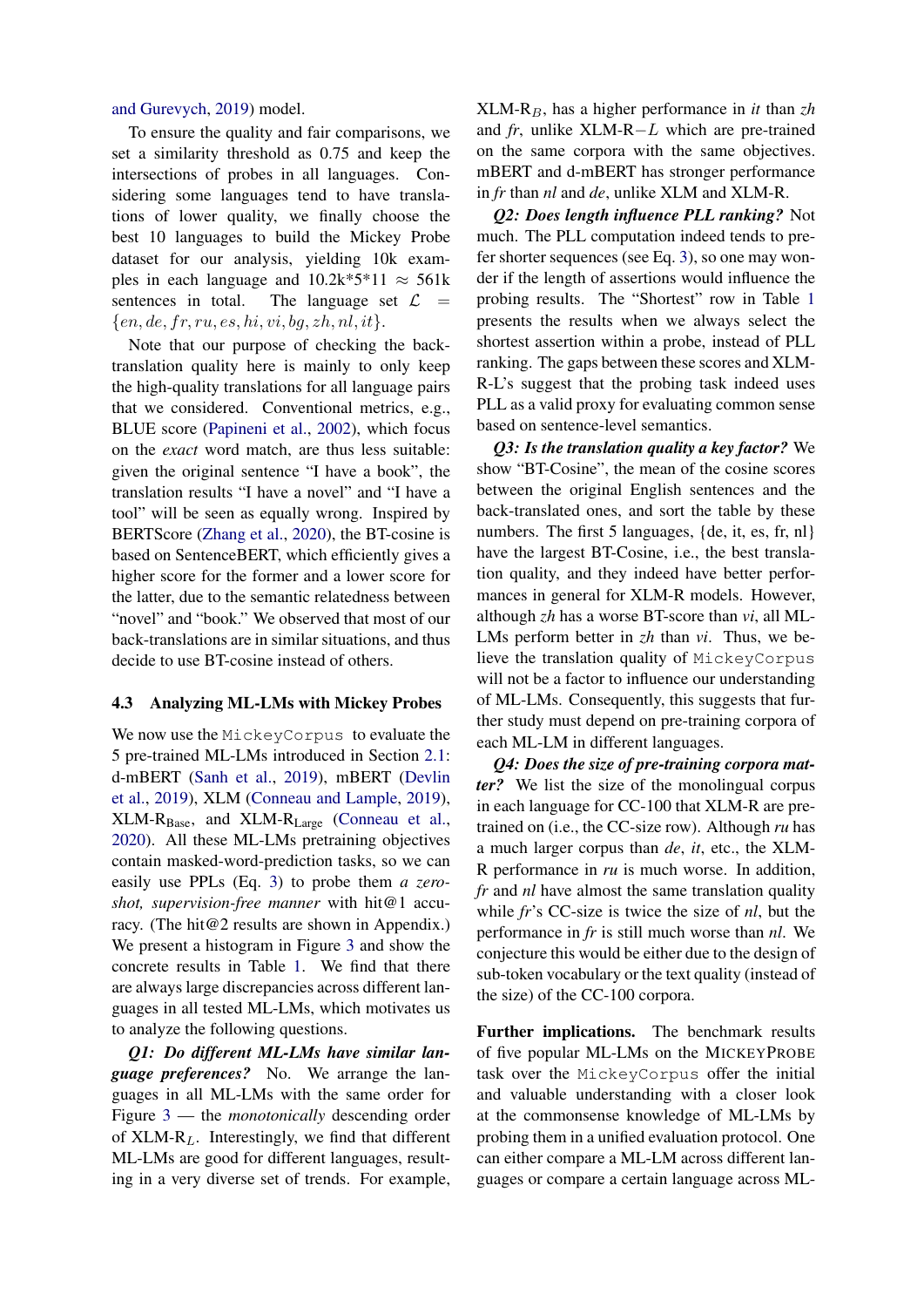LMs in Table [1.](#page-4-2) These comparable results support further analysis that can benefit the development of ML-LMs in the future. After all, even the best ML-LM XLM- $R_L$  also degrades much in other languages, and also perform slightly worse than  $RoBERTa<sub>L</sub>$  in *en* (93.4%). We argue (cultureinvariant) common sense knowledge should be seen as an important way to connect multiple languages and thus better align them in a shared embedding space induced by a ML-LM.

# <span id="page-6-0"></span>5 Multilingual Contrastive Pre-Training

In this section, we reformat the MICKEYPROBE so that we can reuse the MickeyCorpus for improving the pre-trained ML-LMs for commonsense reasoning beyond English. We propose a *multilingual contrastive pre-training* (MCP) task that focuses on enhancing the sentence-level representation of ML-LMs. MCP improves a ML-LM in a *multilingual*, *contrastive* environment, where the model learns to select the assertion with the best commonsense plausibility from a set of contrastive sentences *in different languages*. Each MCP example is a set of *multilingual* assertions while each Mickey probe is a *monolingual* set.

MCP Dataset Creation from M. We create pretraining examples for the MCP task by converting MICKEYPROBE examples, as shown in the steps illustrated in Algorithm [1.](#page-6-1) Simply put, we reformat a K-way Mickey Probe  $M$  ( $K \times |\mathcal{L}|$  assertions) to a MCP example by sampling a set of  $V$  candidate assertions in  $V$  different languages. We convert all examples in the MickeyCorpus M to build a new *cross-lingual sentence-selection* dataset  $C$  for learning the MCP task.

**MCP Learning.** Given a MCP example  $C \in \mathcal{C}$ , we append one dense linear layer  $f$  on top of a ML-LM with parameters denoted as  $\Theta_{ML-LM}$  for learning to predict the *commonsense plausibility score* of each assertion  $C_i \in C$  as follows:

$$
\mathbf{h_i} = \text{ML-LM}(C_i).[\text{CLS}] \tag{4}
$$

$$
o_i = f(\mathbf{h_i}; \Theta_f) \tag{5}
$$

$$
z_i = \frac{e^{o_i}}{\sum_{j=1}^{V=|C|} e^{o_j}}
$$
(6)

$$
\rho = \sum_{i=1}^{V} -\mathbb{1}_i \log \left(z_i\right) \tag{7}
$$

## Algorithm 1: Convert a Mickey Probe M to an example for the MCP task.

**In:**  $M \in \mathcal{M}$  /\* is a probe that has  $|\mathcal{L}|$  sub-sets; each sub-set  $M^{l_x}$  is a set of K assertions in the same language  $l_x \in \mathcal{L}$ .  $M_t^{l_x}$  is always the truth. \*/ **Out:**  $C \nmid^* A$  set of V assertions in different languages. \*/

**Remarks:**  $\Gamma_n(X)$  is a function to randomly sample  $n$  unique elements from a set  $X$ .

- 1  $l_a$  ←  $\Gamma_1(\mathcal{L})$  /\* Pick an anchor language. \*/
- 2  $C ← \{M_t^{l_a}\}$  /\* Initiate w/ the truth assertion. \*/ /\* Iterate each sampled distractor language  $l_i$ . \*/
- 3 foreach  $l_i \in \Gamma_{V-1}(\mathcal{L} l_a)$  do /\* Sample an index of distractor assertion. \*/
- $\begin{bmatrix} 4 & j \leftarrow \Gamma_1(\mathbb{N}_{\leq K} \{t\}) \end{bmatrix}$ /\* Add a distractor assertion as a candidate. \*/  $\mathsf{s} \quad \begin{array}{|c} \hline \end{array} C.\mathtt{add}(M^{l_i}_j)$

<span id="page-6-1"></span>We first get the logit  $o_i$  of each assertion by projecting its [CLS] embeddings  $h_i$  to a logit  $o_i$  via a dense layer f with parameters  $\Theta_f$ ; Then, we use SoftMax to normalize the logits as plausibility scores  $z_i$ ; Finally, we compute the cross-entropy loss  $\rho$  where  $1_i=1$  if  $C_i$  is a correct assertion and 0 otherwise. We fine-tune  $\{\Theta_{ML-LM}, \Theta_f\}$  to minimize the overall loss over the MCP dataset  $C$ .

## 6 Evaluation for Cross-lingual CSR

In this section, we introduce the datasets, experimental setup, results, and our analysis.

# 6.1 X-CSQA & X-CODAH: Two New Benchmarks for Evaluating XCSR

To evaluate ML-LMs for commonsense reasoning in a cross-lingual zero-shot transfer setting, we create two benchmark datasets, namely X-CSQA and X-CODAH. Table [3](#page-7-0) shows the statistics of the two datasets. Specifically, we use online commercial services such as *DeepL Pro Translate* to collect high-quality translations of the examples in CSQA and CODAH for 15 languages other than English. The size of CODAH is small (only 2.7k), so we use 7k SWAG validation examples as additional training data which share the same formulation. We discuss the reduction of *cultural differences* and quality control of automatic translations as well as other details in *Ethical Considerations* (the paragraph for cultural bias reduction) and *Appendix* (A). As our goal is to evaluate different ML-LMs (instead of different languages) in a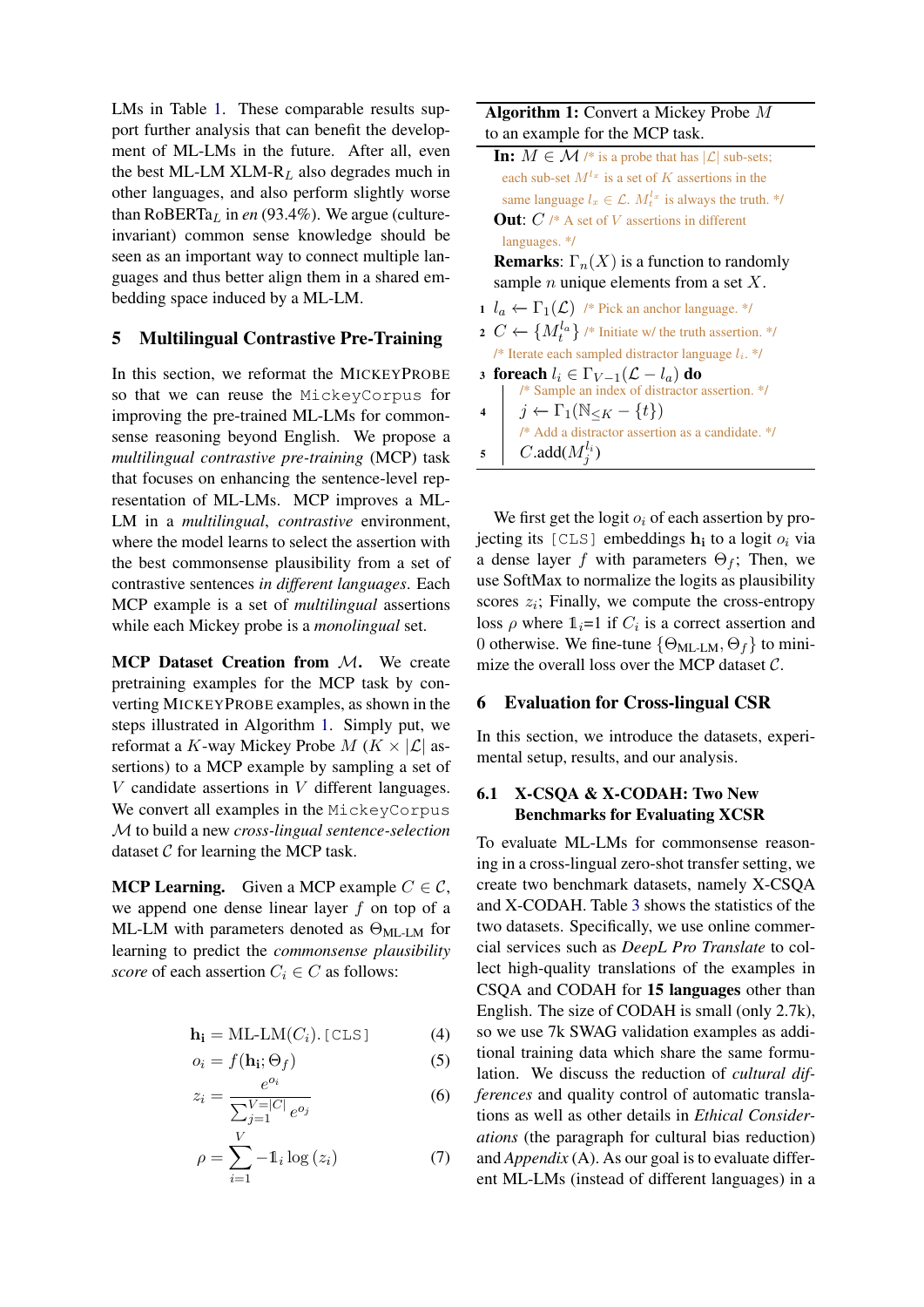<span id="page-7-1"></span>

|                   | en                                                                                                  | de     | it     | es     | fr     | nl     | ru                                                    | vi     | zh     | hi     | pl                        | ar     | ja     | pt     | SW     | ur     | avg    |
|-------------------|-----------------------------------------------------------------------------------------------------|--------|--------|--------|--------|--------|-------------------------------------------------------|--------|--------|--------|---------------------------|--------|--------|--------|--------|--------|--------|
| $CC$ -size $(GB)$ | 300.8                                                                                               | 66.6   | 30.2   | 53.3   | 56.8   | 29.3   | 278.0                                                 | 137.3  | 46.9   | 20.2   | 44.6                      | 28.0   | 69.3   | 49.1   | 1.6    | 5.7    | 76.10  |
|                   | Random Guess: 25.0;<br><b>X-CODAH</b> [ <i>Task:</i> Scene Completion;<br>$RoBERTaL$ for en: 81.6 ] |        |        |        |        |        |                                                       |        |        |        |                           |        |        |        |        |        |        |
| mBERT             | 42.9                                                                                                | 33.1   | 33.5   | 33.8   | 35.2   | 33.7   | 31.9                                                  | 22.8   | 38.0   | 26.5   | 31.0                      | 34.8   | 34.0   | 37.2   | 30.8   | 31.5   | 33.2   |
| <b>XLM-100</b>    | 42.7                                                                                                | 31.5   | 32.2   | 30.7   | 34.9   | 32.6   | 30.9                                                  | 24.7   | 31.4   | 26.8   | 27.0                      | 30.0   | 27.4   | 33.2   | 25.3   | 24.9   | 30.4   |
| XLM-R-B           | 50.1                                                                                                | 45.8   | 44.4   | 44.2   | 45.2   | 42.0   | 44.1                                                  | 43.2   | 44.6   | 38.1   | 41.9                      | 37.8   | 42.0   | 44.1   | 35.6   | 34.6   | 42.4   |
| XLM-R-L           | 66.4                                                                                                | 59.6   | 59.9   | 60.9   | 60.1   | 59.3   | 56.3                                                  | 57.4   | 57.3   | 49.1   | 57.5                      | 51.2   | 53.8   | 58.2   | 42.2   | 46.6   | 56.0   |
| $MCP(XLM-R_B)$    | 52.2                                                                                                | 47.6   | 46.2   | 44.4   | 48.1   | 44.8   | 42.9                                                  | 43.2   | 45.7   | 37.8   | 41.8                      | 41.8   | 42.9   | 44.7   | 37.2   | 36.4   | 43.6   |
| $MCP(XLM-RL)$     | 69.9                                                                                                | 60.7   | 61.9   | 60.7   | 61.4   | 60.7   | 58.6                                                  | 62.3   | 61.9   | 53.7   | 59.0                      | 54.1   | 54.7   | 60.8   | 44.6   | 48.0   | 58.3   |
| $\Delta(XLM-R_L)$ | $+3.5$                                                                                              | $+1.1$ | $+2.0$ | $-0.2$ | $+1.3$ | $+1.4$ | $+2.3$                                                | $+4.9$ | $+4.6$ | $+4.6$ | $+1.5$                    | $+2.9$ | $+0.9$ | $+2.6$ | $+2.4$ | $+1.4$ | $+2.3$ |
|                   |                                                                                                     |        |        |        |        |        | X-CSOA [Task: Question Answering; Random Guess: 20.0; |        |        |        | $RoBERTaL$ for en: 70.4 ] |        |        |        |        |        |        |
| mBERT             | 38.8                                                                                                | 29.6   | 36.4   | 35.3   | 33.8   | 32.6   | 32.7                                                  | 22.2   | 37.8   | 21.1   | 27.2                      | 27.7   | 31.4   | 34.1   | 21.8   | 23.7   | 30.4   |
| XLM-100           | 34.3                                                                                                | 26.7   | 28.5   | 29.3   | 28.3   | 27.2   | 29.9                                                  | 21.1   | 28.6   | 22.1   | 26.6                      | 26.3   | 25.1   | 30.9   | 20.1   | 21.7   | 26.7   |
| $XLM-RB$          | 51.5                                                                                                | 44.1   | 42.1   | 44.8   | 44.0   | 43.3   | 39.5                                                  | 42.6   | 40.6   | 34.6   | 40.2                      | 38.4   | 37.5   | 43.4   | 29.6   | 33.0   | 40.6   |
| $XLM-RL$          | 66.7                                                                                                | 56.1   | 58.2   | 59.5   | 60.3   | 56.8   | 52.1                                                  | 51.4   | 52.7   | 48.7   | 53.9                      | 48.4   | 50.0   | 59.9   | 41.6   | 45.2   | 53.8   |
| $MCP(XLM-R_B)$    | 52.1                                                                                                | 46.2   | 45.6   | 44.3   | 44.7   | 45.3   | 42.8                                                  | 45.3   | 44.3   | 36.8   | 41.4                      | 36.8   | 37.5   | 44.9   | 28.1   | 33.4   | 41.9   |
| $MCP(XLM-RL)$     | 69.5                                                                                                | 59.3   | 60.3   | 61.4   | 60.0   | 61.1   | 57.5                                                  | 55.7   | 56.7   | 51.3   | 56.1                      | 52.3   | 50.2   | 60.7   | 43.3   | 48.8   | 56.5   |
| $\Delta(XLM-R_L)$ | $+2.8$                                                                                              | $+3.3$ | $+2.2$ | $+1.9$ | $-0.4$ | $+4.3$ | $+5.4$                                                | $+4.3$ | $+4.0$ | $+2.6$ | $+2.1$                    | $+3.9$ | $+0.2$ | $+0.8$ | $+1.7$ | $+3.6$ | $+2.7$ |

Table 2: Benchmark results for different ML-LMs and MCP-enhanced models for X-CSQA and X-CODAH in a zero-shot cross-lingual setting. ∆ is the improvement of MCP. {*pl,ar,ja,pt,sw,ur*} are unseen in MCP.

<span id="page-7-0"></span>

| Stat. $\downarrow$ Dataset $\rightarrow$ | X-CSQA          | <b>X-CODAH</b>          |
|------------------------------------------|-----------------|-------------------------|
| <b>Task Format</b>                       | ОA<br>$15 + en$ | SceneComp.<br>$15 + en$ |
| # Languages<br># Options per Example     | 5               | 4                       |
| # Training (en)                          | 8,888           | 8,476                   |
| # Dev per Lang.                          | 1,000           | 300                     |
| # Test per Lang.                         | 1,074           | 1,000                   |
| # Total Instances                        | 80,550          | 60,000                  |

Table 3: Statistics of the two X-CSR datasets.

unified evaluation protocol for cross-lingual commonsense reasoning, we argue that such automatically translated examples, although might contain noise, can serve as a starting benchmark for us to obtain meaningful analysis before more humantranslated datasets will be available in the future.

## 6.2 Setup

We focus on 4 popular ML-LMs that we introduced in Section [2.1:](#page-1-1) mBERT, XLM-100, XLM- $R_B$  and XLM- $R_L$  as well as our proposed MCP method. For both tasks, we concatenate each prompt (the question or first sentence) and each of its options individually in the form of "[CLS] prompt [SEP] option<sub>i</sub> [SEP]". Then, we fine-tune ML-LMs over the English training dataset and test them on other languages.

*Why zero-shot cross-lingual transfer?* It is almost impossible to collect data in *all* languages that an NLU system might be used for. Therefore, prior works mainly focus on zero-shot cross-

<span id="page-7-2"></span>

Figure 4: Categorized accuracy in for  $MCP(XLM-R_L)$ on X-CODAH. Each box is for 15 languages.

lingual transfer [\(Conneau et al.,](#page-9-2) [2018\)](#page-9-2), which is more meaningful and can offer *lower-bound* performance analysis. It is also an ideal setting for studying CSR because most commonsense facts are *language-invariant*. Thus, an Englishfinetuned ML-LM for CSR should be able to transfer its ability to a wide range of other languages as well. Furthermore, our goal of this paper is to evaluate and improve ML-LMs, so translating back to English and then use an English-only LM is also not helpful towards to this end.

## 6.3 Experiments for Cross-lingual CSR

In Table [2,](#page-7-1) we present the empirical results over X-CODAH and X-CSQA for the ML-LMs as well as two models enhanced by our proposed MCP method. On both tasks, the  $XLM-R_L$  performs the best with a large margin. Enhanced by the MCP method, both XLM- $R_B$  and XLM- $R_L$  see significant improvement (e.g., 2.7% absolute improvement for  $XLM-R_L$  on  $X-CSQA$ -avg).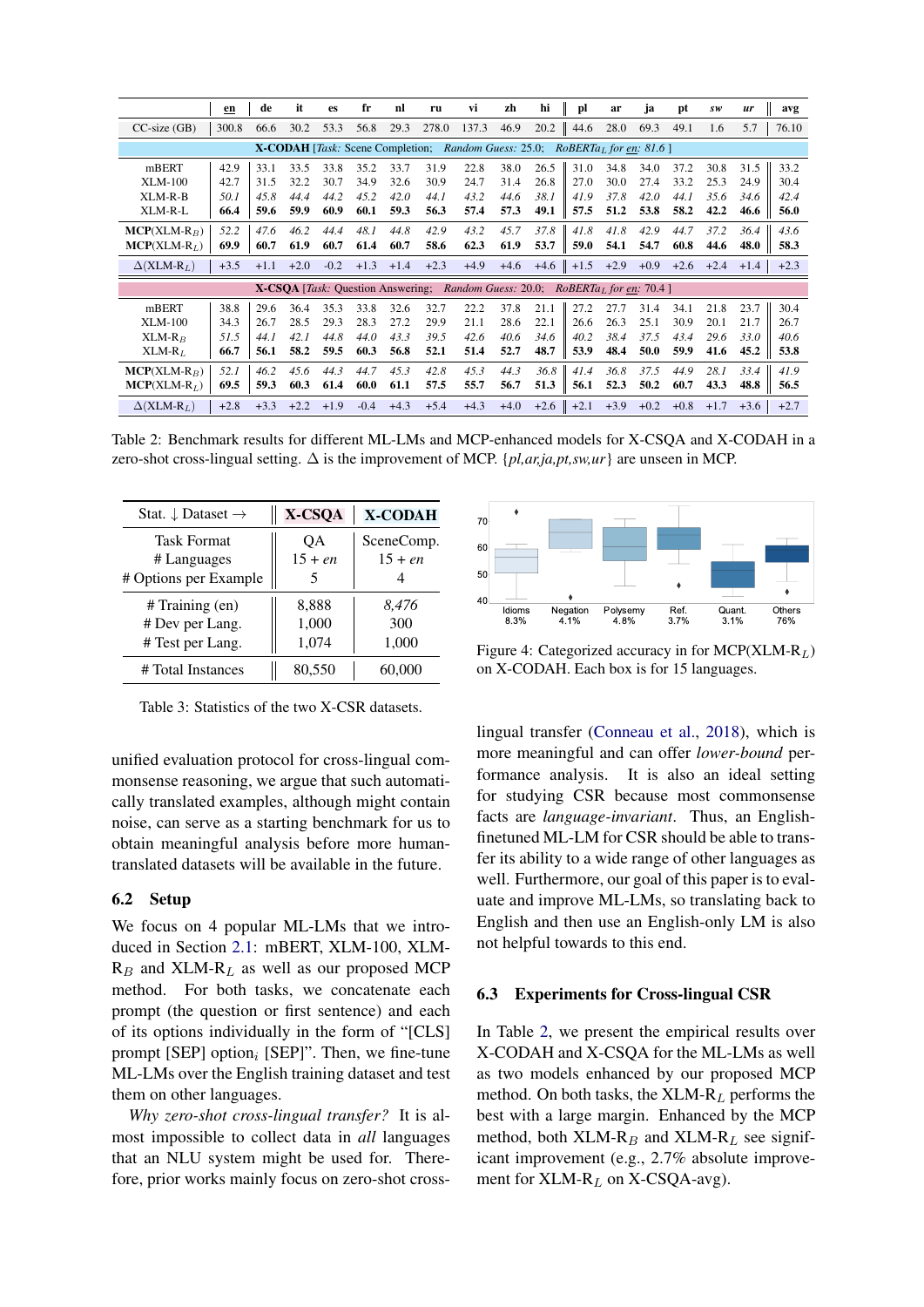<span id="page-8-0"></span>

Figure 5: Dev acc v.s. learning steps on X-CSQA.

*Can MCP's improvement generalize to unseen, low-resource languages?* Note that MCP dataset only involves 9 languages here, and there are 6 languages that are totally *unseen* in the MCP training (i.e., {*pl, ar, ja, pt, sw, ur*}). The largest performance gain is in *ru* on X-CSQA and *vi* on X-CODAH. Surprisingly, we find the improvements on them are also large for XLM-R<sub>L</sub> (e.g., 48.4 $\rightarrow$ 52.3 for *ar*). In addition, for the two *low-resource* languages *sw* and *ur*, MCP also brings 2  $\sim$  3 percentage points of improvement for  $XLM-R<sub>L</sub>$ . It is, however, not always the case for  $XLM-R_B$ , which we conjecture tends to be more likely to overfit.

Although ML-LMs enjoy the merits of zeroshot cross-lingual transfer, their performances are usually *worse* than the English-only RoBERTa<sub>L</sub> on the en-test  $(70.4\%$  vs  $66.7\%$  for X-CSQA). Although MCP can mitigate the gap (70.4% vs 69.5%) for X-CSQA, there is still a large gap (81.6% vs 69.9%) for X-CODAH. We use Fig. [4](#page-7-2) to analyze how different categories of commonsense reasoning in CODAH [\(Chen et al.,](#page-9-0) [2019\)](#page-9-0) are diverse in different languages. We find that *others*, *reference*, and *negation* have relatively smaller variances across different languages, as they are more language-invariant. However, a few *polysemous*, *idioms* examples can be Englishspecific which may not generalize to other languages. More detailed analysis is in Appendix.

From the curve of dev accuracy in Figure [5,](#page-8-0) we see that MCP-enhanced XLM-R models are much more *sample efficient* and converge much faster than vanilla versions. This suggests that the MCP, if used on a larger corpus with broader topics, can potentially produce a better ML-LM with more general usage, especially when only limited labelled is available. Our results on XNLI-10% (using 10% of the training data) [\(Conneau et al.,](#page-9-2) [2018\)](#page-9-2) show that MCP-enhanced XLM-R<sub>L</sub> has 1.2 percent accuracy improvement on the average of 15 languages. As our focus in this paper is commonsense reasoning, we leave the study on other

cross-lingual NLU tasks as future work. Importantly, our experiments imply that a proper (continual) pre-training task that has a (contrastive) sentence-level objective could improve both the final performance as well as learning efficiency.

## 7 Conclusion

We evaluate and improve popular multilingual language models (ML-LMs) for advancing commonsense reasoning beyond English. We propose the MICKEYPROBE, a *language-agnostic* probing task for analyzing common sense of ML-LMs in a zero-shot manner. With our proposed new benchmark datasets via automatic translation, X-CSQA and X-CODAH, we evaluate ML-LMs in a crosslingual transfer setting for commonsense reasoning. We also improve the state-of-the-art ML-LM with a simple yet effective method — multilingual contrastive pre-training, which uses a sentencelevel objective to enhance sentence representations, yielding a significant performance gain. All above work is based on MickeyCorpus, which can be used as both a probing dataset and a pretraining corpus for analyzing and improving ML-LMs. We hope our resources and pre-training method for ML-LMs can help the community advance commonsense reasoning beyond English.

#### Acknowledgements

This research is supported in part by the Office of the Director of National Intelligence (ODNI), Intelligence Advanced Research Projects Activity (IARPA), via Contract No. 2019-19051600007, the DARPA MCS program under Contract No. N660011924033 with the United States Office Of Naval Research, the Defense Advanced Research Projects Agency with award W911NF-19-20271, and NSF SMA 18-29268. The views and conclusions contained herein are those of the authors and should not be interpreted as necessarily representing the official policies, either expressed or implied, of ODNI, IARPA, or the U.S. Government. We would like to thank all the collaborators in USC INK research lab and the reviewers for their constructive feedback on the work.

## \* Ethical Considerations

Resource Copyright This work presents three new resources: MickeyCorpus, X-CODAH, and X-CSQA, which are multilingual extension of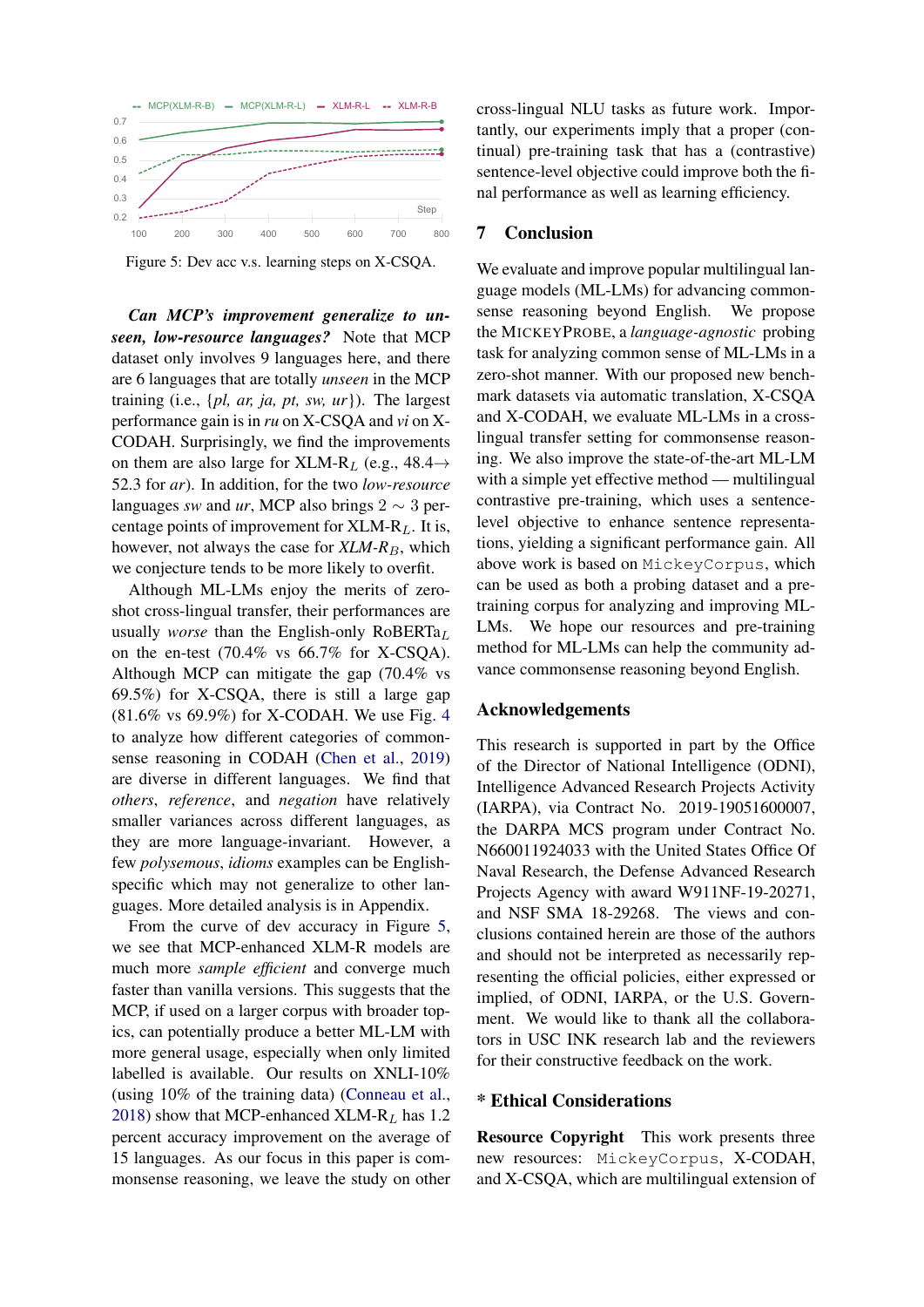the OMCS [\(Singh et al.,](#page-11-6) [2002\)](#page-11-6)<sup>[3](#page-9-6)</sup>, CSQA [\(Talmor](#page-11-0) [et al.,](#page-11-0)  $2019)^4$  $2019)^4$  $2019)^4$ , and CODAH [\(Chen et al.,](#page-9-0)  $2019)^5$  $2019)^5$  respectively. All these three original sources of the data are publicly available for free, and we do not add any additional requirement for accessing our resources. We will highlight the original sources of our data and ask users to cite the original papers when they use our extended versions for research.

Cultural Bias Reduction Like most most multilingual parallel resources, especially in general NLU domain, there exists potential data bias due to the barrier of languages as well as *cultural differences* [\(Acharya et al.,](#page-9-9) [2020;](#page-9-9) [Lin et al.,](#page-10-14) [2018\)](#page-10-14), which could induce the labeling differences on the same situation. For example, a question like "what do people usually drink in the morning? (coffee/tea/milk)" or "when does a wedding usually start? (morning/afternoon/evening)" might be answered very differently by people from different backgrounds and cultures, not to mention different languages. The prior English commonsense resources which our datasets are built on are already possess such inherent bias, even with in the English language. Therefore, before we translate CSQA and CODAH, we intentionally remove the examples that are either labeled as non-neutral by a pre-trained sentiment classifier, or contained any keywords that are relevant to social behavior (e.g., weddings). We manually inspect test examples in X-CSQA and X-CODAH in the English and Chinese versions and have a strong confidence there is few strongly controversial example. However, we admit that such reduction of cultural differences in common sense has not been systematically measured in this work for other languages.

## Application Risks of Cross-lingual CSR.

The work also evaluates a few multilingual language models (ML-LMs) for cross-lingual commonsense reasoning (XCSR), and introduced a new model which outperforms them. This raises the question of whether harm might arise from applications of XCSR—or more generally, since XCSR is intended as a step toward making English-only CSR more applicable in other languages, whether harm might arise more generally from existing ML-LMs. Among the risks that need

to be considered in any deployment of NLP technology are that responses may be wrong or biased, in ways that would lead to improperly justified decisions. Although in our view the current technology is still relatively immature, and unlikely to be fielded in applications that would cause harm of this sort, it is desirable that ML-LMs provide audit trails, and recourse so that their predictions can be explained to and critiqued by affected parties.

#### References

- <span id="page-9-9"></span>A. Acharya, Kartik Talamadupula, and Mark A. Finlayson. 2020. An atlas of cultural commonsense for machine reasoning. *ArXiv*, abs/2009.05664.
- <span id="page-9-0"></span>Michael Chen, Mike D'Arcy, Alisa Liu, Jared Fernandez, and Doug Downey. 2019. [CODAH: An](https://doi.org/10.18653/v1/W19-2008) [adversarially-authored question answering dataset](https://doi.org/10.18653/v1/W19-2008) [for common sense.](https://doi.org/10.18653/v1/W19-2008) In *Proceedings of the 3rd Workshop on Evaluating Vector Space Representations for NLP*, pages 63–69, Minneapolis, USA. Association for Computational Linguistics.
- <span id="page-9-4"></span>Zewen Chi, Li Dong, Furu Wei, Nan Yang, Saksham Singhal, Wenhui Wang, Xia Song, Xian-Ling Mao, Heyan Huang, and Ming Zhou. 2021. [InfoXLM: An](https://www.aclweb.org/anthology/2021.naacl-main.280) [information-theoretic framework for cross-lingual](https://www.aclweb.org/anthology/2021.naacl-main.280) [language model pre-training.](https://www.aclweb.org/anthology/2021.naacl-main.280) In *Proceedings of the 2021 Conference of the North American Chapter of the Association for Computational Linguistics: Human Language Technologies*, pages 3576–3588, Online. Association for Computational Linguistics.
- <span id="page-9-5"></span>Jonathan H. Clark, Eunsol Choi, Michael Collins, Dan Garrette, Tom Kwiatkowski, Vitaly Nikolaev, and Jennimaria Palomaki. 2020. [TyDi QA: A bench](https://doi.org/10.1162/tacl_a_00317)[mark for information-seeking question answering in](https://doi.org/10.1162/tacl_a_00317) [typologically diverse languages.](https://doi.org/10.1162/tacl_a_00317) *Transactions of the Association for Computational Linguistics*, 8:454– 470.
- <span id="page-9-1"></span>Alexis Conneau, Kartikay Khandelwal, Naman Goyal, Vishrav Chaudhary, Guillaume Wenzek, Francisco Guzmán, Edouard Grave, Myle Ott, Luke Zettlemoyer, and Veselin Stoyanov. 2020. [Unsupervised](https://doi.org/10.18653/v1/2020.acl-main.747) [cross-lingual representation learning at scale.](https://doi.org/10.18653/v1/2020.acl-main.747) In *Proceedings of the 58th Annual Meeting of the Association for Computational Linguistics*, pages 8440– 8451, Online. Association for Computational Linguistics.
- <span id="page-9-3"></span>Alexis Conneau and Guillaume Lample. 2019. [Cross](https://proceedings.neurips.cc/paper/2019/hash/c04c19c2c2474dbf5f7ac4372c5b9af1-Abstract.html)[lingual language model pretraining.](https://proceedings.neurips.cc/paper/2019/hash/c04c19c2c2474dbf5f7ac4372c5b9af1-Abstract.html) In *Advances in Neural Information Processing Systems 32: Annual Conference on Neural Information Processing Systems 2019, NeurIPS 2019, December 8-14, 2019, Vancouver, BC, Canada*, pages 7057–7067.
- <span id="page-9-2"></span>Alexis Conneau, Ruty Rinott, Guillaume Lample, Adina Williams, Samuel Bowman, Holger Schwenk, and Veselin Stoyanov. 2018. [XNLI: Evaluating](https://doi.org/10.18653/v1/D18-1269)

<span id="page-9-6"></span><sup>3</sup>[https://github.com/commonsense/](https://github.com/commonsense/conceptnet5/wiki/Downloads) [conceptnet5/wiki/Downloads](https://github.com/commonsense/conceptnet5/wiki/Downloads)

<span id="page-9-8"></span><span id="page-9-7"></span><sup>4</sup><https://www.tau-nlp.org/commonsenseqa> <sup>5</sup><https://github.com/Websail-NU/CODAH>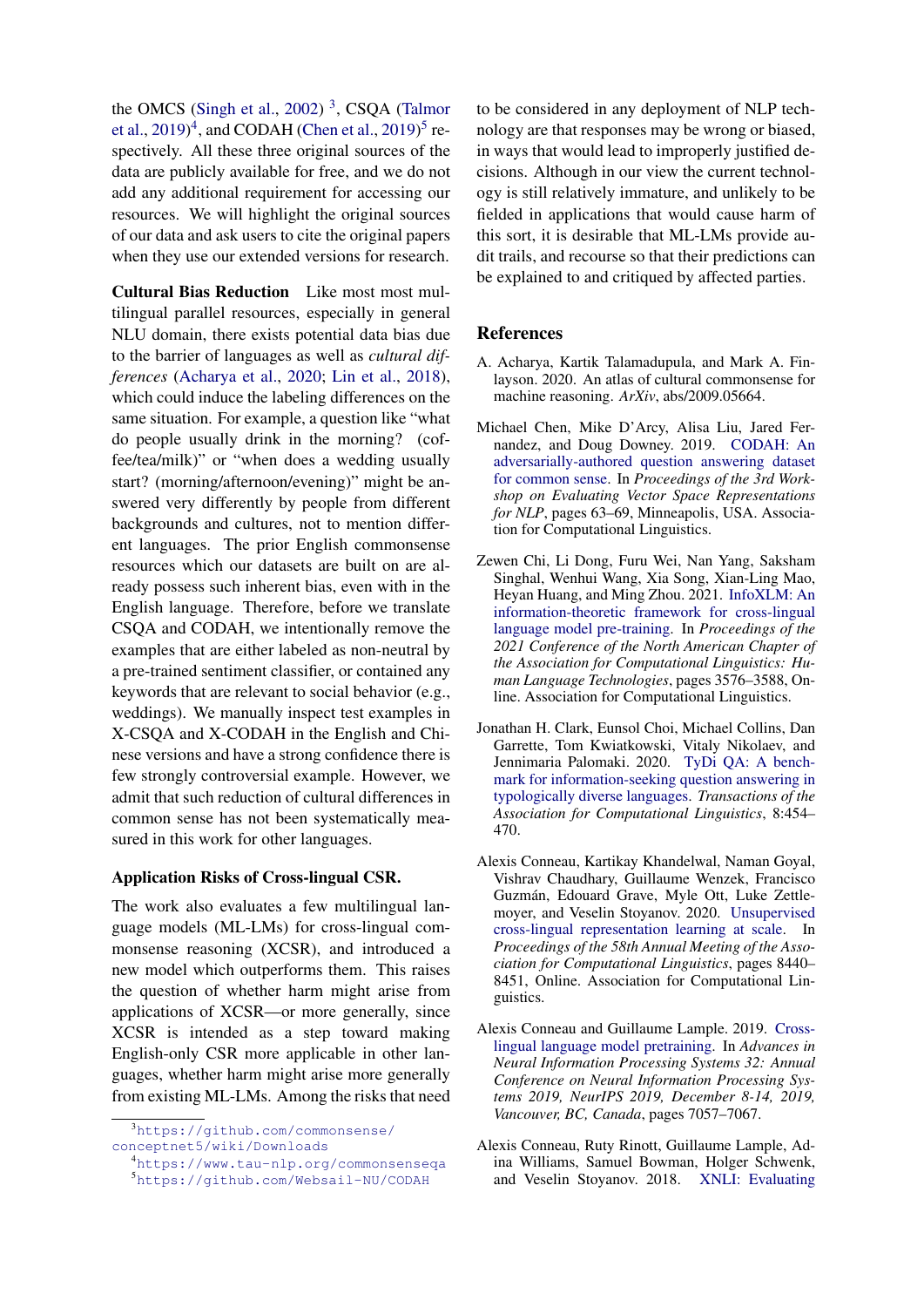[cross-lingual sentence representations.](https://doi.org/10.18653/v1/D18-1269) In *Proceedings of the 2018 Conference on Empirical Methods in Natural Language Processing*, pages 2475–2485, Brussels, Belgium. Association for Computational Linguistics.

- <span id="page-10-0"></span>Ernest Davis and Gary Marcus. 2015. Commonsense reasoning and commonsense knowledge in artificial intelligence. *Communications of the ACM*, 58(9):92–103.
- <span id="page-10-5"></span>Jacob Devlin, Ming-Wei Chang, Kenton Lee, and Kristina Toutanova. 2019. [BERT: Pre-training of](https://doi.org/10.18653/v1/N19-1423) [deep bidirectional transformers for language under](https://doi.org/10.18653/v1/N19-1423)[standing.](https://doi.org/10.18653/v1/N19-1423) In *Proceedings of the 2019 Conference of the North American Chapter of the Association for Computational Linguistics: Human Language Technologies, Volume 1 (Long and Short Papers)*, pages 4171–4186, Minneapolis, Minnesota. Association for Computational Linguistics.
- <span id="page-10-3"></span>Yanlin Feng, Xinyue Chen, Bill Yuchen Lin, Peifeng Wang, Jun Yan, and Xiang Ren. 2020. [Scalable](https://doi.org/10.18653/v1/2020.emnlp-main.99) [multi-hop relational reasoning for knowledge-aware](https://doi.org/10.18653/v1/2020.emnlp-main.99) [question answering.](https://doi.org/10.18653/v1/2020.emnlp-main.99) In *Proceedings of the 2020 Conference on Empirical Methods in Natural Language Processing (EMNLP)*, pages 1295–1309, Online. Association for Computational Linguistics.
- <span id="page-10-6"></span>Junjie Hu, Sebastian Ruder, Aditya Siddhant, Graham Neubig, Orhan Firat, and Melvin Johnson. 2020. [XTREME: A Massively Multilingual Multi](https://sites.)[task Benchmark for Evaluating Cross-lingual Gen](https://sites.)[eralization.](https://sites.) Technical report.
- <span id="page-10-9"></span>Zhengbao Jiang, Antonios Anastasopoulos, Jun Araki, Haibo Ding, and Graham Neubig. 2020. [X-FACTR:](https://doi.org/10.18653/v1/2020.emnlp-main.479) [Multilingual factual knowledge retrieval from pre](https://doi.org/10.18653/v1/2020.emnlp-main.479)[trained language models.](https://doi.org/10.18653/v1/2020.emnlp-main.479) In *Proceedings of the 2020 Conference on Empirical Methods in Natural Language Processing (EMNLP)*, pages 5943–5959, Online. Association for Computational Linguistics.
- <span id="page-10-12"></span>Marcin Junczys-Dowmunt, Roman Grundkiewicz, Tomasz Dwojak, Hieu Hoang, Kenneth Heafield, Tom Neckermann, Frank Seide, Ulrich Germann, Alham Fikri Aji, Nikolay Bogoychev, André F. T. Martins, and Alexandra Birch. 2018. [Marian: Fast](https://doi.org/10.18653/v1/P18-4020) [neural machine translation in C++.](https://doi.org/10.18653/v1/P18-4020) In *Proceedings of ACL 2018, System Demonstrations*, pages 116– 121, Melbourne, Australia. Association for Computational Linguistics.
- <span id="page-10-10"></span>Nora Kassner, Philipp Dufter, and Hinrich Schütze. 2021. [Multilingual LAMA: Investigating knowl](https://www.aclweb.org/anthology/2021.eacl-main.284)[edge in multilingual pretrained language models.](https://www.aclweb.org/anthology/2021.eacl-main.284) In *Proceedings of the 16th Conference of the European Chapter of the Association for Computational Linguistics: Main Volume*, pages 3250–3258, Online. Association for Computational Linguistics.
- <span id="page-10-11"></span>Linyang Li, Ruotian Ma, Qipeng Guo, Xiangyang Xue, and Xipeng Qiu. 2020. [BERT-ATTACK: Adversar](https://doi.org/10.18653/v1/2020.emnlp-main.500)[ial attack against BERT using BERT.](https://doi.org/10.18653/v1/2020.emnlp-main.500) In *Proceedings of the 2020 Conference on Empirical Methods*

*in Natural Language Processing (EMNLP)*, pages 6193–6202, Online. Association for Computational Linguistics.

- <span id="page-10-8"></span>Yaobo Liang, Nan Duan, Yeyun Gong, Ning Wu, Fenfei Guo, Weizhen Qi, Ming Gong, Linjun Shou, Daxin Jiang, Guihong Cao, Xiaodong Fan, Ruofei Zhang, Rahul Agrawal, Edward Cui, Sining Wei, Taroon Bharti, Ying Qiao, Jiun-Hung Chen, Winnie Wu, Shuguang Liu, Fan Yang, Daniel Campos, Rangan Majumder, and Ming Zhou. 2020. [XGLUE: A new benchmark datasetfor cross-lingual](https://doi.org/10.18653/v1/2020.emnlp-main.484) [pre-training, understanding and generation.](https://doi.org/10.18653/v1/2020.emnlp-main.484) In *Proceedings of the 2020 Conference on Empirical Methods in Natural Language Processing (EMNLP)*, pages 6008–6018, Online. Association for Computational Linguistics.
- <span id="page-10-2"></span>Bill Yuchen Lin, Xinyue Chen, Jamin Chen, and Xiang Ren. 2019. [KagNet: Knowledge-aware graph net](https://doi.org/10.18653/v1/D19-1282)[works for commonsense reasoning.](https://doi.org/10.18653/v1/D19-1282) In *Proceedings of the 2019 Conference on Empirical Methods in Natural Language Processing and the 9th International Joint Conference on Natural Language Processing (EMNLP-IJCNLP)*, pages 2829–2839, Hong Kong, China. Association for Computational Linguistics.
- <span id="page-10-4"></span>Bill Yuchen Lin, Seyeon Lee, Rahul Khanna, and Xiang Ren. 2020. [Birds have four legs?! NumerSense:](https://doi.org/10.18653/v1/2020.emnlp-main.557) [Probing Numerical Commonsense Knowledge of](https://doi.org/10.18653/v1/2020.emnlp-main.557) [Pre-Trained Language Models.](https://doi.org/10.18653/v1/2020.emnlp-main.557) In *Proceedings of the 2020 Conference on Empirical Methods in Natural Language Processing (EMNLP)*, pages 6862– 6868, Online. Association for Computational Linguistics.
- <span id="page-10-14"></span>Bill Yuchen Lin, Frank F. Xu, Kenny Zhu, and Seungwon Hwang. 2018. [Mining cross-cultural differ](https://doi.org/10.18653/v1/P18-1066)[ences and similarities in social media.](https://doi.org/10.18653/v1/P18-1066) In *Proceedings of the 56th Annual Meeting of the Association for Computational Linguistics (Volume 1: Long Papers)*, pages 709–719, Melbourne, Australia. Association for Computational Linguistics.
- <span id="page-10-7"></span>Yinhan Liu, Jiatao Gu, Naman Goyal, Xian Li, Sergey Edunov, Marjan Ghazvininejad, Mike Lewis, and Luke Zettlemoyer. 2020. [Multilingual denoising](https://doi.org/10.1162/tacl_a_00343) [pre-training for neural machine translation.](https://doi.org/10.1162/tacl_a_00343) *Transactions of the Association for Computational Linguistics*, 8:726–742.
- <span id="page-10-13"></span>Kishore Papineni, Salim Roukos, Todd Ward, and Wei-Jing Zhu. 2002. [Bleu: a method for automatic eval](https://doi.org/10.3115/1073083.1073135)[uation of machine translation.](https://doi.org/10.3115/1073083.1073135) In *Proceedings of the 40th Annual Meeting of the Association for Computational Linguistics*, pages 311–318, Philadelphia, Pennsylvania, USA. Association for Computational Linguistics.
- <span id="page-10-1"></span>Fabio Petroni, Tim Rocktäschel, Sebastian Riedel, Patrick Lewis, Anton Bakhtin, Yuxiang Wu, and<br>Alexander Miller. 2019. Language models as Alexander Miller. 2019. [knowledge bases?](https://doi.org/10.18653/v1/D19-1250) In *Proceedings of the 2019 Conference on Empirical Methods in Natural Language*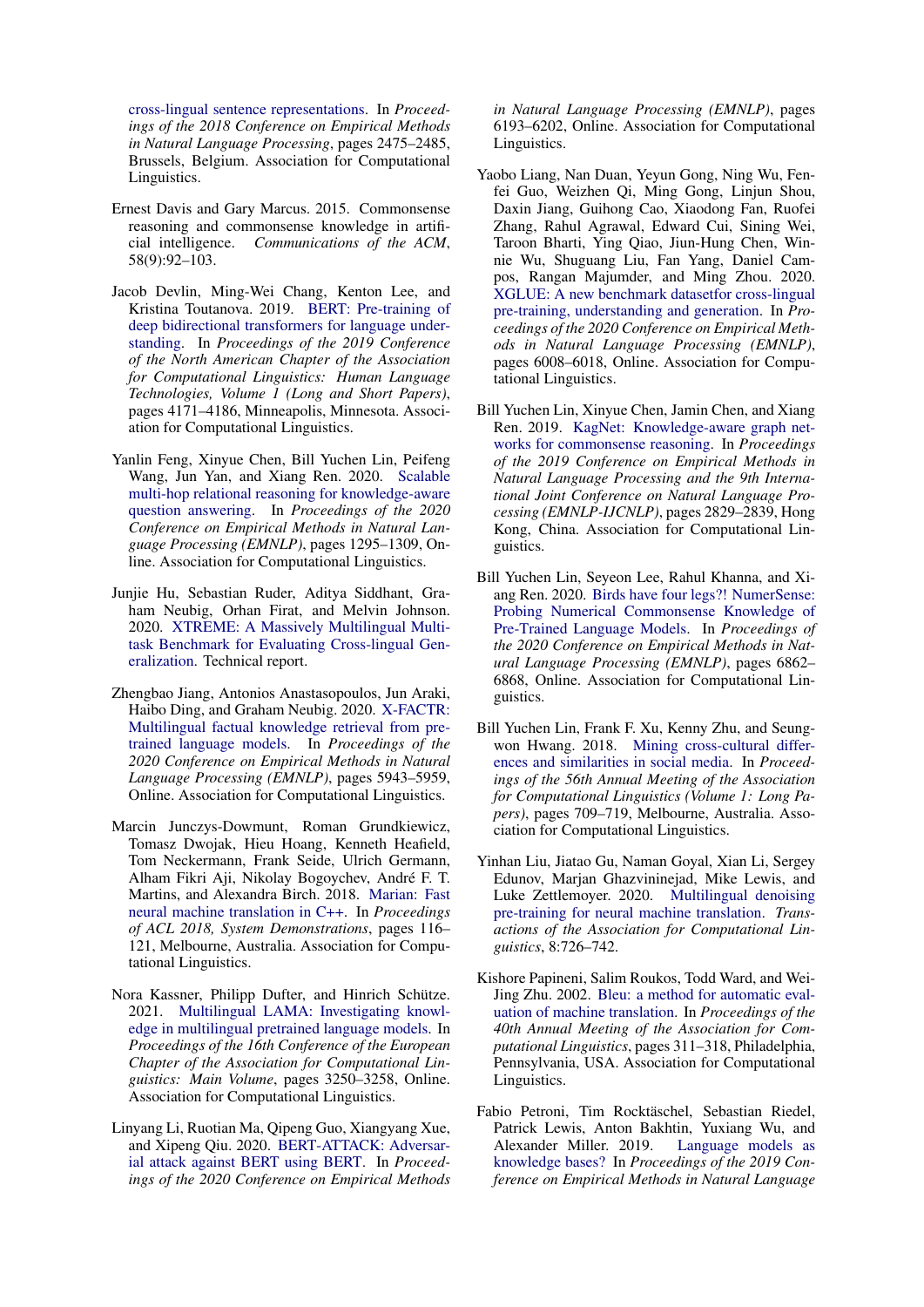*Processing and the 9th International Joint Conference on Natural Language Processing (EMNLP-IJCNLP)*, pages 2463–2473, Hong Kong, China. Association for Computational Linguistics.

- <span id="page-11-2"></span>Edoardo Maria Ponti, Goran Glavaš, Olga Majewska, Qianchu Liu, Ivan Vulic, and Anna Korhonen. 2020. ´ [XCOPA: A multilingual dataset for causal com](https://doi.org/10.18653/v1/2020.emnlp-main.185)[monsense reasoning.](https://doi.org/10.18653/v1/2020.emnlp-main.185) In *Proceedings of the 2020 Conference on Empirical Methods in Natural Language Processing (EMNLP)*, pages 2362–2376, Online. Association for Computational Linguistics.
- <span id="page-11-7"></span>Peng Qi, Yuhao Zhang, Yuhui Zhang, Jason Bolton, and Christopher D. Manning. 2020. [Stanza: A](https://doi.org/10.18653/v1/2020.acl-demos.14) [python natural language processing toolkit for many](https://doi.org/10.18653/v1/2020.acl-demos.14) [human languages.](https://doi.org/10.18653/v1/2020.acl-demos.14) In *Proceedings of the 58th Annual Meeting of the Association for Computational Linguistics: System Demonstrations*, pages 101– 108, Online. Association for Computational Linguistics.
- <span id="page-11-9"></span>Nils Reimers and Iryna Gurevych. 2019. [Sentence-](https://doi.org/10.18653/v1/D19-1410)[BERT: Sentence embeddings using Siamese BERT](https://doi.org/10.18653/v1/D19-1410)[networks.](https://doi.org/10.18653/v1/D19-1410) In *Proceedings of the 2019 Conference on Empirical Methods in Natural Language Processing and the 9th International Joint Conference on Natural Language Processing (EMNLP-IJCNLP)*, pages 3982–3992, Hong Kong, China. Association for Computational Linguistics.
- <span id="page-11-3"></span>Julian Salazar, Davis Liang, Toan Q. Nguyen, and Katrin Kirchhoff. 2020. [Masked language model scor](https://doi.org/10.18653/v1/2020.acl-main.240)[ing.](https://doi.org/10.18653/v1/2020.acl-main.240) In *Proceedings of the 58th Annual Meeting of the Association for Computational Linguistics*, pages 2699–2712, Online. Association for Computational Linguistics.
- <span id="page-11-4"></span>Victor Sanh, Lysandre Debut, Julien Chaumond, and Thomas Wolf. 2019. Distilbert, a distilled version of bert: smaller, faster, cheaper and lighter. *ArXiv*, abs/1910.01108.
- <span id="page-11-6"></span>Push Singh, Thomas Lin, Erik T Mueller, Grace Lim, Travell Perkins, and Wan Li Zhu. 2002. Open mind common sense: Knowledge acquisition from the general public. In *OTM Confederated International Conferences" On the Move to Meaningful Internet Systems"*, pages 1223–1237. Springer.
- <span id="page-11-0"></span>Alon Talmor, Jonathan Herzig, Nicholas Lourie, and Jonathan Berant. 2019. [CommonsenseQA: A ques](https://doi.org/10.18653/v1/N19-1421)[tion answering challenge targeting commonsense](https://doi.org/10.18653/v1/N19-1421) [knowledge.](https://doi.org/10.18653/v1/N19-1421) In *Proceedings of the 2019 Conference of the North American Chapter of the Association for Computational Linguistics: Human Language Technologies, Volume 1 (Long and Short Papers)*, pages 4149–4158, Minneapolis, Minnesota. Association for Computational Linguistics.
- <span id="page-11-8"></span>Jörg Tiedemann. 2016. [OPUS – parallel corpora for](https://www.aclweb.org/anthology/2016.eamt-2.8) [everyone.](https://www.aclweb.org/anthology/2016.eamt-2.8) In *Proceedings of the 19th Annual Conference of the European Association for Machine Translation: Projects/Products*, Riga, Latvia. Baltic Journal of Modern Computing.
- <span id="page-11-5"></span>Linting Xue, Noah Constant, Adam Roberts, Mihir Kale, Rami Al-Rfou, Aditya Siddhant, Aditya Barua, and Colin Raffel. 2021. [mT5: A massively](https://www.aclweb.org/anthology/2021.naacl-main.41) [multilingual pre-trained text-to-text transformer.](https://www.aclweb.org/anthology/2021.naacl-main.41) In *Proceedings of the 2021 Conference of the North American Chapter of the Association for Computational Linguistics: Human Language Technologies*, pages 483–498, Online. Association for Computational Linguistics.
- <span id="page-11-1"></span>Rowan Zellers, Yonatan Bisk, Roy Schwartz, and Yejin Choi. 2018. [SWAG: A large-scale adversar](https://doi.org/10.18653/v1/D18-1009)[ial dataset for grounded commonsense inference.](https://doi.org/10.18653/v1/D18-1009) In *Proceedings of the 2018 Conference on Empirical Methods in Natural Language Processing*, pages 93–104, Brussels, Belgium. Association for Computational Linguistics.
- <span id="page-11-10"></span>Tianyi Zhang, Varsha Kishore, Felix Wu, Kilian Q. Weinberger, and Yoav Artzi. 2020. [Bertscore: Eval](https://openreview.net/forum?id=SkeHuCVFDr)[uating text generation with BERT.](https://openreview.net/forum?id=SkeHuCVFDr) In *8th International Conference on Learning Representations, ICLR 2020, Addis Ababa, Ethiopia, April 26-30, 2020*. OpenReview.net.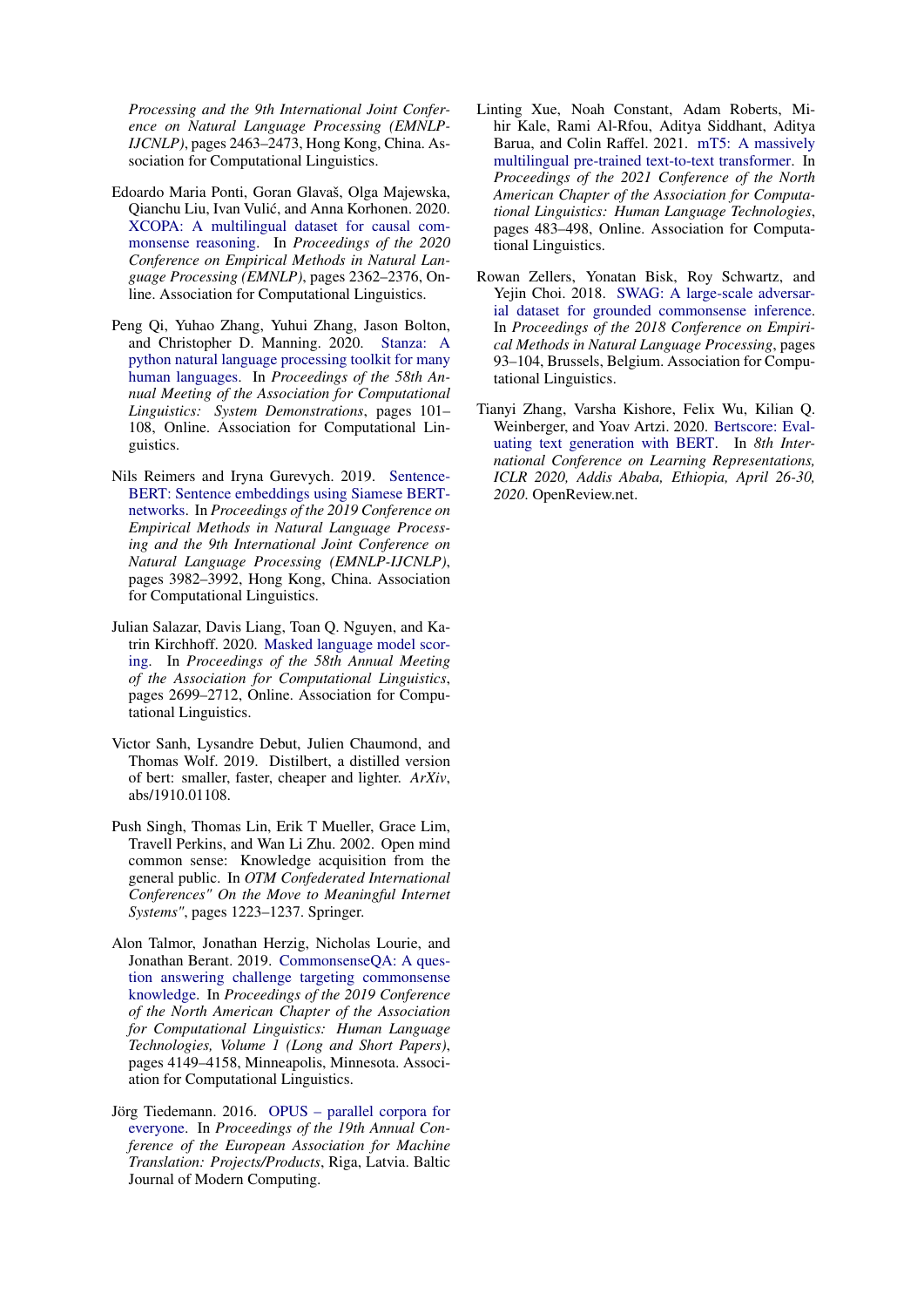# Appendix

# A Details for Dataset Construction

Before we start the translation procedure, we first re-split the datasets of CSQA and CODAH such that the test set examples in the English language do not contain controversial examples or culturerelated examples that would potentially cause cultural bias in our dataset. Please refer to the section of Ethical Considerations (following the Conclusion) in the main paper for more details. Then, we use the DeepL Pro translation service to translate the 10 languages: {de, fr, es, pt, it, nl, pl, ru, jap, zh} and use Google Translation API to translate the others {ar, sw, ur, vi, hi}.

We agree that ideally we should use human experts to translate the examples in CSQA and CO-DAH, but the cost or building a large-scale multilingual dataset with the same scale of our datasets is extremely high – around 10k USD. As a matter of fact, most of the examples in CSQA and CODAH are very easy and short sentences, and most of them can be well translated by modern commercial translation APIs, because they usually have a hybrid system. Moreover, we choose the DeepL online service because it has been reported by many individual media as the best choice. To ensure the quality of the translation, we perform the translation for both directions and then use the same quality control method as we discussed in Section [4](#page-4-0) for removing the examples that have lower cosine similarity between original English version and back-translated examples. During the process, we manually went through the Chinese versions to find a suitable threshold for taking the intersection — 0.85, which results in a comparable BT-cosine mean to the XNLI dataset <sup>[6](#page-12-0)</sup>.

<span id="page-12-1"></span>

| Models    #lgs   tnz   L   H <sub>m</sub>   H <sub>ff</sub>   A   V   #para                                                                                                                                                                                                                                            |  |  |  |  |
|------------------------------------------------------------------------------------------------------------------------------------------------------------------------------------------------------------------------------------------------------------------------------------------------------------------------|--|--|--|--|
| $\begin{tabular}{l c c c c c c c} \hline mBERT & 104 & WP & 12 & 768 & 3072 & 12 & 110k & 172M \\ \hline XLM-100 & 100 & BPE & 16 & 1280 & 5120 & 16 & 200k & 570M \\ XLM-R_{B} & 100 & SPM & 12 & 768 & 3072 & 12 & 250k & 270M \\ XLM-R_L & 100 & SPM & 24 & 1024 & 4096 & 16 & 250k & 550M \\ \hline \end{tabular}$ |  |  |  |  |
|                                                                                                                                                                                                                                                                                                                        |  |  |  |  |
|                                                                                                                                                                                                                                                                                                                        |  |  |  |  |
|                                                                                                                                                                                                                                                                                                                        |  |  |  |  |

Table 4: Model Architectures.

# B Hyper-parameters

We summarize hyper-parameters that we used for training ML-LMs on X-CODAH and X-CSQA in Table [7.](#page-13-1) *Evaluation Steps* are equally 100 for all models and datasets. *Maximum Sequence Length* is 100 for X-CODAH and 64 for X-CSQA. The batch size here refers to "*train batch size per device*  $\times$  *# GPUs*  $\times$  *# gradient accumulation steps*". Note that the MCP methods use the exactly the same hyper-parameters which we have found optimal by tuning over the dev set. The learning rates we tried for all models are from the range {3e-5, 2e-5, 1e-5, 8e-6, 6e-6, 5e-6}. The warm up steps are selected from {50, 100, 200, 300, 500}.

# C Details of ML-LMs

Table [4](#page-12-1) shows the model architectures and sizes that we used from [\(Conneau et al.,](#page-9-1) [2020\)](#page-9-1). We show the tokenization (tnz) used by each Transformer model, the number of layers L, the number of hidden states of the model  $H_m$ , the dimension of the feed-forward layer  $H_{ff}$ , the number of attention heads  $A$ , the size of the vocabulary  $V$  and the total number of parameters #params.

# D Additional Experimental Results

## D.1 Hit@1 Accuracy in Histogram

#### D.2 Hit@k Accuracy of Mickey Probes

Table [5](#page-13-2) shows the Hit@2 Accuracy of the five ML-LMs for the *MickeyProbe*. Hit@2 Accuracy evaluates whether the models can rank the correct assertion within top 2. Unlike Hit@1 which only accepts best predictions, Hit@2 is more flexible. Thus, the performances in Hit@2 increase compared to the ones in Hit@1. We can see that the discrepancies across languages still exist.

#### D.3 Categorized X-CODAH Analysis

Please refer the CODAH [\(Chen et al.,](#page-9-0) [2019\)](#page-9-0) paper for the definition and concrete examples in each category. We show benchmark results of  $MCP(XLM-R<sub>L</sub>)$  on X-CODAH within different carriages in Table [6.](#page-13-3) The RB stands for using the RoBERTa-Large model to fine-tune on the English X-CODAH dataset. We find that the largest gaps in En are in the Idioms and the Others. Interestingly, we find that the quantities category is where MCP performs better than the RoBERTa large.

<span id="page-12-0"></span><sup>6</sup>We sampled 1k examples in the test set and follow the same procedure for the intersection language set.